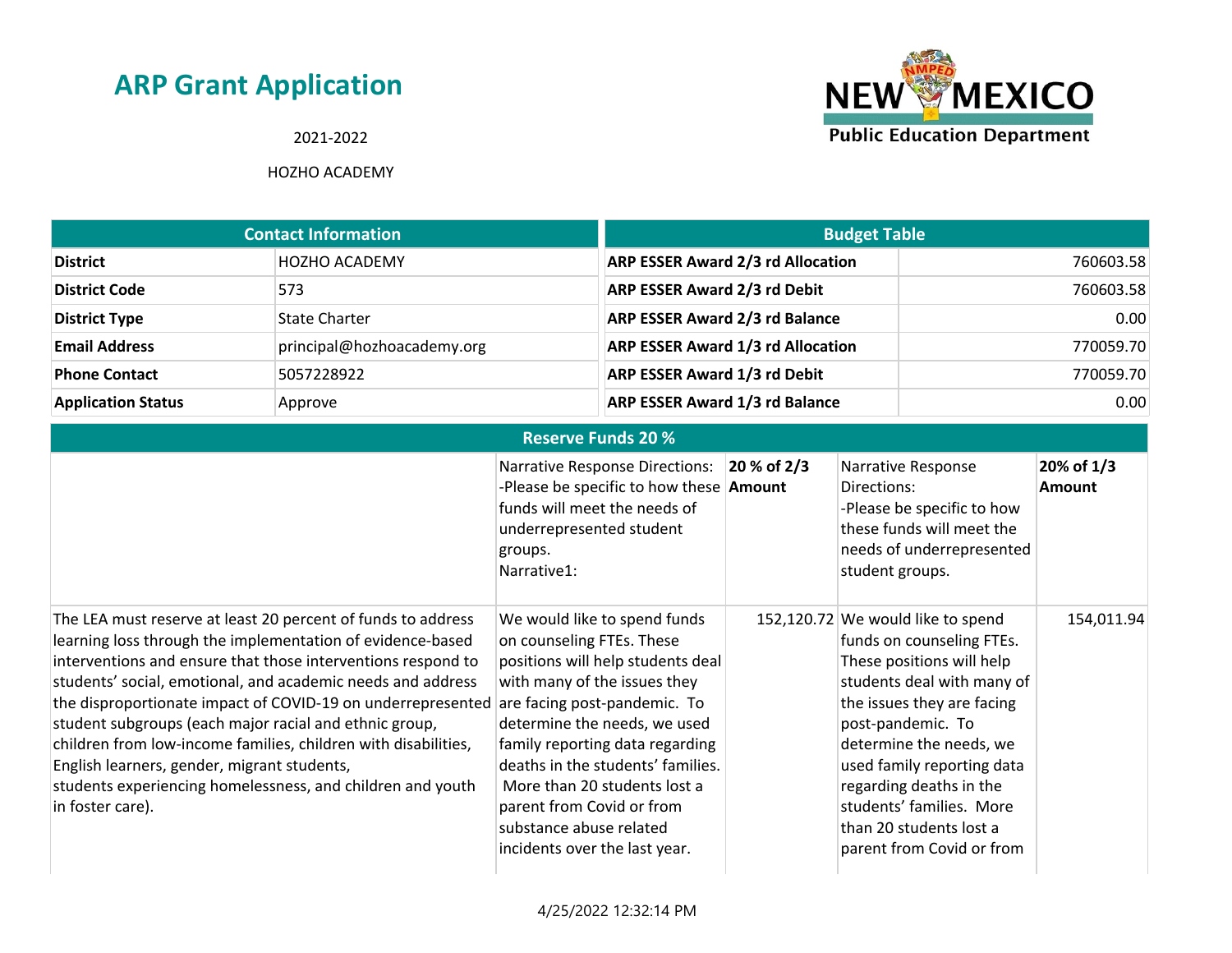2021-2022

#### HOZHO ACADEMY

Many families have indicated that their children are suffering from anxiety and depression due to lack of socialization over the pandemic.

For our group interventions we divide them into four topics, one per quarter. Q1: Social skills Q2: Self Esteem Q3: Behavior Management Q4: Conflict Resolution. We use a pre and post survey to determine progress and efficacy of the group counseling. For individuals we set trauma informed CBT goals for each student and then track the students progress quarterly. For assessment purposes we use a Beck Youth Inventories and the BASC along with the ACES. We track progress on goals by teacher/parent/counselor observation.

"Small group counseling is part of the delivery system of the ASCA National Model and is an effective responsive service



substance abuse related incidents over the last year. Many families have indicated that their children are suffering from anxiety and depression due to lack of socialization over the pandemic.

For our group interventions we divide them into four topics, one per quarter. Q1: Social skills Q2: Self Esteem Q3: Behavior Management Q4: Conflict Resolution. We use a pre and post survey to determine progress and efficacy of the group counseling. For individuals we set trauma informed CBT goals for each student and then track the students progress quarterly. For assessment purposes we use a Beck Youth Inventories and the BASC along with the ACES. We track progress on goals by teacher/parent/counselor observation.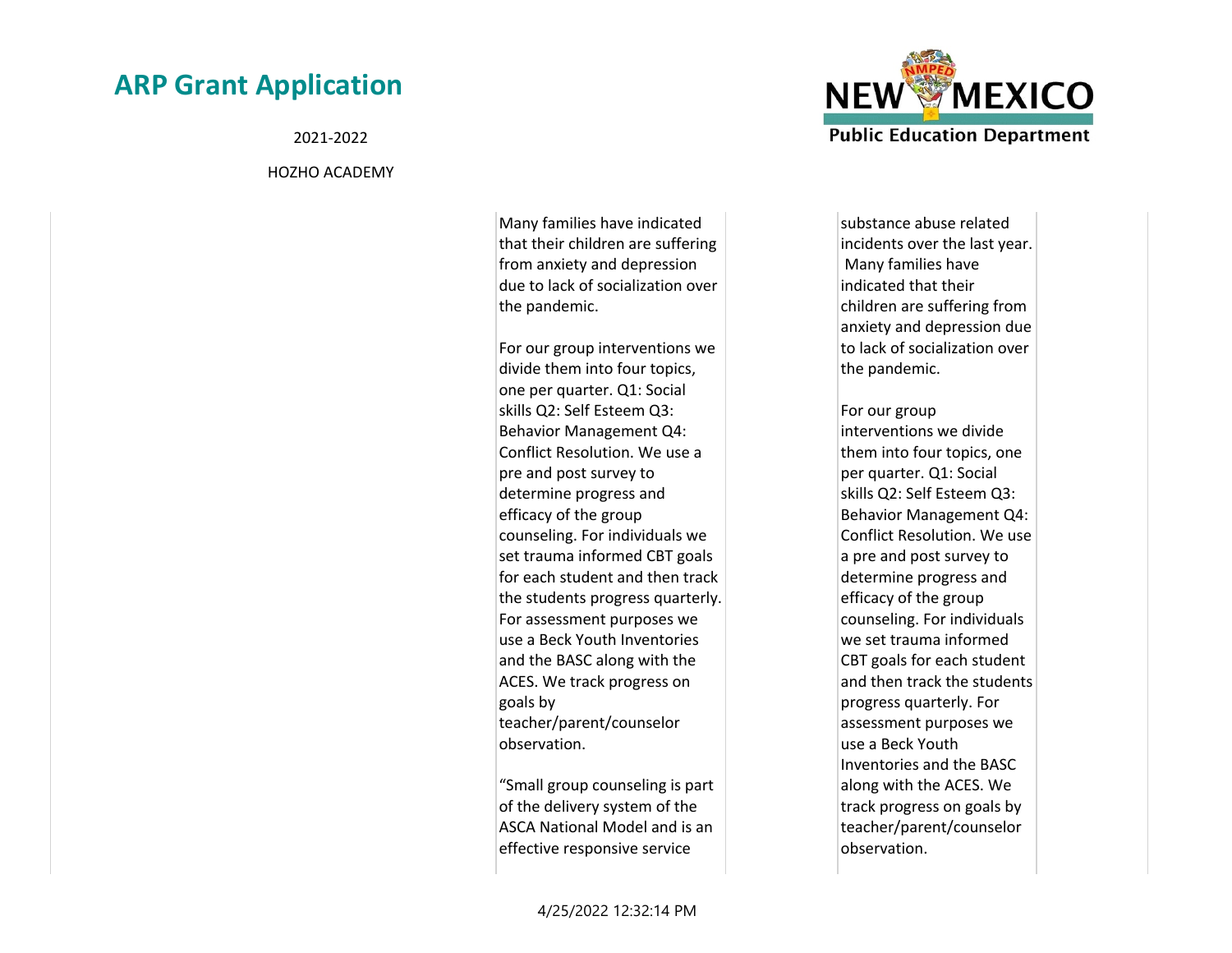2021-2022

#### HOZHO ACADEMY

offered by school counselors to meet the personal/social and academic needs of all students (Cook & Kaffenberger, 2003)" as quoted in an article entitled Integrating Academic Interventions into Small Group Counseling in Elementary School found at https://www.researchgate.net/ profile/Sam-Steen/publication/234564603 \_Integrating\_Academic\_Interve ntions\_into\_Small\_Group\_Coun seling in Elementary School/li nks/56a63f4008aeca0fddcb4b 80/Integrating-Academic-Interventions-into-Small-Group-Counseling-in-Elementary-School.pdf

We might also use these funds on teachers and EAs depending on the academic needs of our students. Use of additional EAs reduces the student to teacher ratio which is known to increase the likelihood that learning gaps can be closed. From the article entitled Effective Use of



"Small group counseling is part of the delivery system of the ASCA National Model and is an effective responsive service offered by school counselors to meet the personal/social and academic needs of all students (Cook & Kaffenberger, 2003)" as quoted in an article entitled Integrating Academic Interventions into Small Group Counseling in Elementary School found at https://www.researchgate. net/profile/Sam-Steen/publication/ 234564603 \_Integrating\_Academic\_Int erventions into Small Gro up Counseling in Element ary\_School/links/56a63f 4008aeca0fddcb4b80 /Integrating-Academic-Interventions-into-Small-Group-Counseling-in-Elementary-School.pdf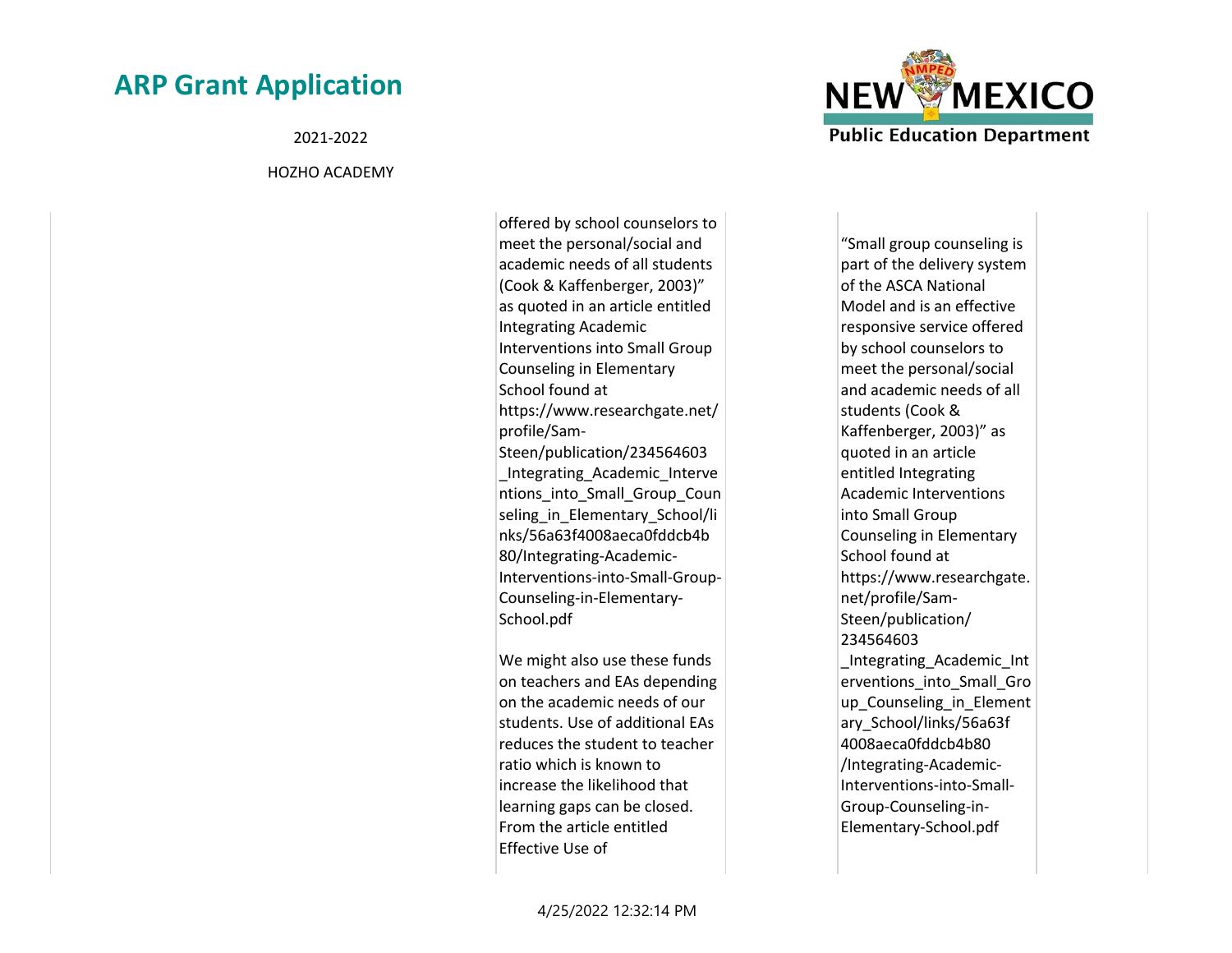2021-2022

#### HOZHO ACADEMY

Paraprofessionals as Early Intervention Reading Tutors in Grades K-3, it states, "Empirical studies were reviewed to identify best practices for administrators who are seeking to use paraprofessionals to improve students' reading outcomes. Our findings suggested that effective use of paraprofessionals was associated with: (1) extensive training in the delivery of a research-based reading intervention, (2) close and ongoing supervision of tutors and (3) access to scripted lessons with a strong phonics component." Hozho Academy's educational assistants receive four days of training on literacy intervention prior to the start of the school year. They are supervised by classroom teachers, our literacy lead teacher as well as our MLSS coordinator and special education director. All literacy teachers and educational assistants utilize a scripted



We might also use these funds on teachers and EAs depending on the academic needs of our students. Use of additional EAs reduces the student to teacher ratio which is known to increase the likelihood that learning gaps can be closed. From the article entitled Effective Use of Paraprofessionals as Early Intervention Reading Tutors in Grades K-3, it states, "Empirical studies were reviewed to identify best practices for administrators who are seeking to use paraprofessionals to improve students' reading outcomes. Our findings suggested that effective use of paraprofessionals was associated with: (1) extensive training in the delivery of a researchbased reading intervention, (2) close and ongoing supervision of tutors and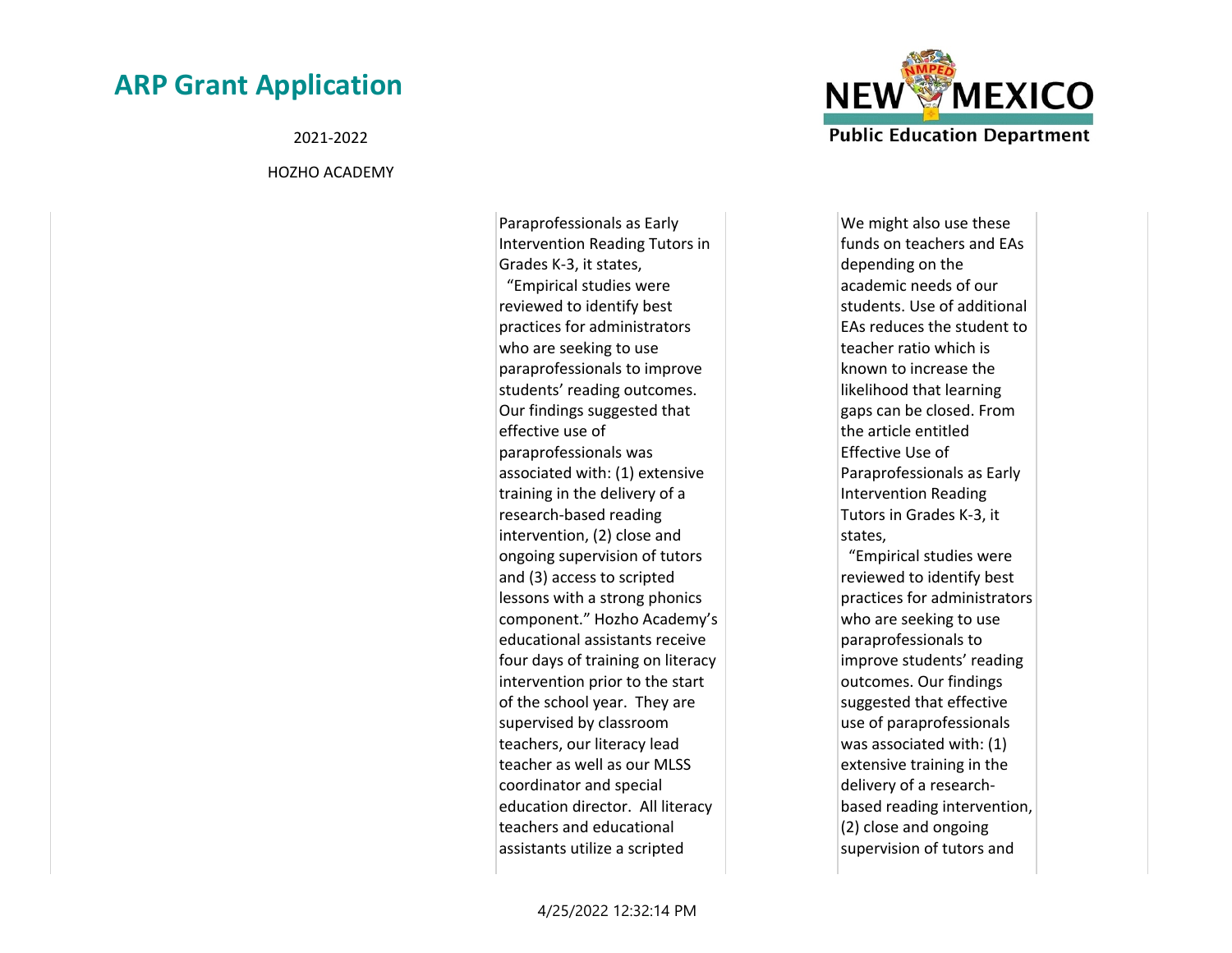2021-2022

HOZHO ACADEMY

literacy program based on Rigg's Phonics.

Hozho Academy uses iStation, iMASSA, for BOY, MOY and EOY assessment data to track student performance in ELA and math. We also use NWEA and DIBELs data BOY and EOY to provide additional information that aligns to our instruction and provides information from year to year that other state tests cannot if they change or do not align to our instruction. Students receive quarterly grades from teachers and we use curriculum and common assessments to track student performance in ELA and math. We currently do not have a high school so we do not track for graduation rates.



(3) access to scripted lessons with a strong phonics component." Hozho Academy's educational assistants receive four days of training on literacy intervention prior to the start of the school year. They are supervised by classroom teachers, our literacy lead teacher as well as our MLSS coordinator and special education director. All literacy teachers and educational assistants utilize a scripted literacy program based on Rigg's Phonics.

Hozho Academy uses iStation, iMASSA, for BOY, MOY and EOY assessment data to track student performance in ELA and math. We also use NWEA and DIBELs data BOY and EOY to provide additional information that aligns to our instruction and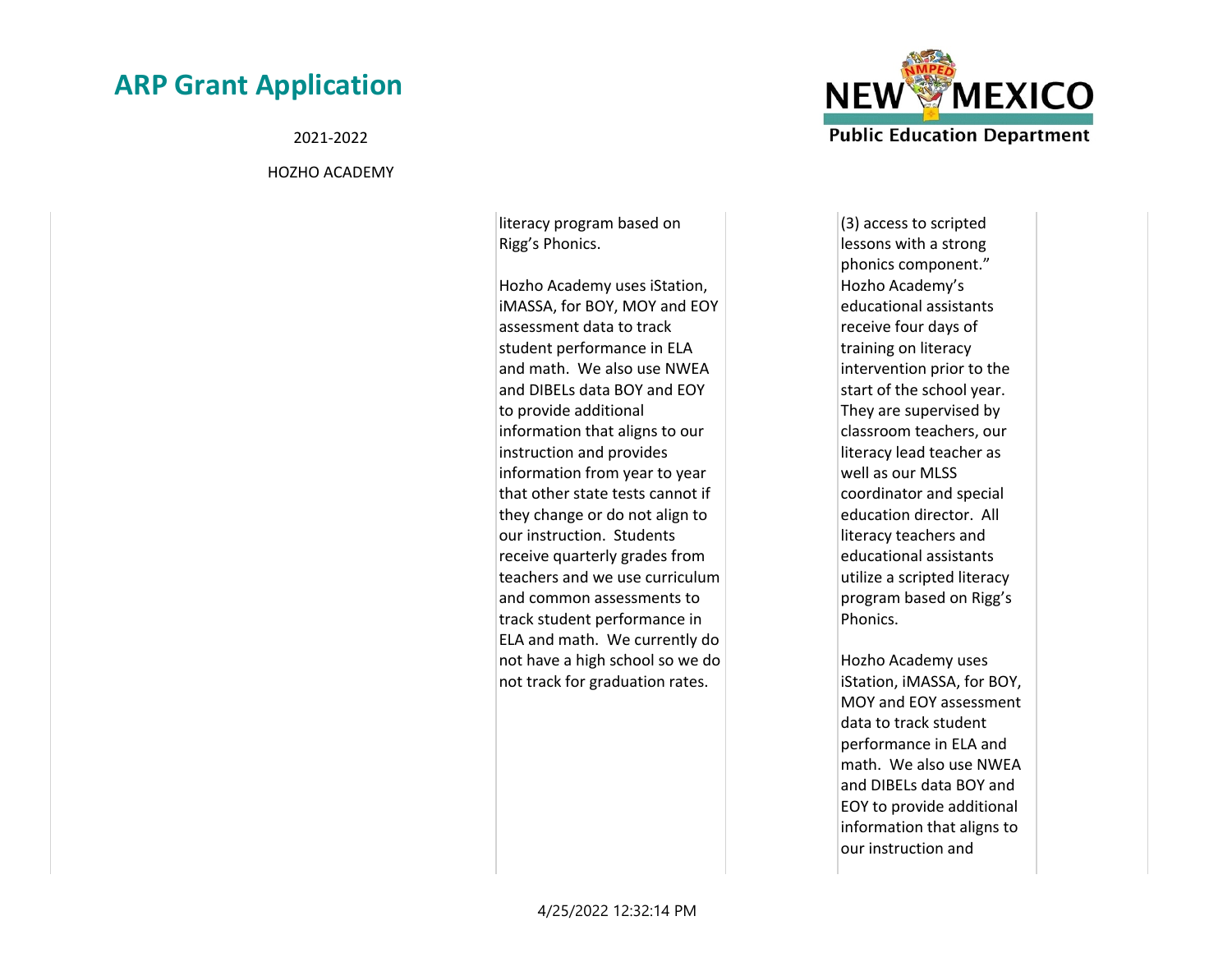2021-2022



|                                                                                                                                                                          |           |            | provides information from<br>year to year that other<br>state tests cannot if they<br>change or do not align to<br>our instruction. Students<br>receive quarterly grades<br>from teachers and we use<br>curriculum and common<br>assessments to track<br>student performance in<br>ELA and math. We<br>currently do not have a<br>high school so we do not<br>track for graduation rates. |            |
|--------------------------------------------------------------------------------------------------------------------------------------------------------------------------|-----------|------------|-------------------------------------------------------------------------------------------------------------------------------------------------------------------------------------------------------------------------------------------------------------------------------------------------------------------------------------------------------------------------------------------|------------|
| Activities to address the Social Emotional Needs of all students                                                                                                         | Yes       | 102,120.72 | Yes                                                                                                                                                                                                                                                                                                                                                                                       | 104,011.94 |
| Activities to address the Academic Needs of all students                                                                                                                 | Yes       | 50,000.00  | Yes                                                                                                                                                                                                                                                                                                                                                                                       | 50,000.00  |
| Activities that go above and beyond all services offered to all<br>students to address the disproportionate impact of COVID-19<br>on underrepresented student subgroups: | No        | 0.00       | No                                                                                                                                                                                                                                                                                                                                                                                        | 0.00       |
| Students from each racial or ethnic group (e.g., identifying<br>disparities and focusing on underserved student groups by<br>race or ethnicity)                          | No        | 0.00       | No                                                                                                                                                                                                                                                                                                                                                                                        | 0.00       |
| Students from low-income families                                                                                                                                        | <b>No</b> | 0.00       | No                                                                                                                                                                                                                                                                                                                                                                                        | 0.00       |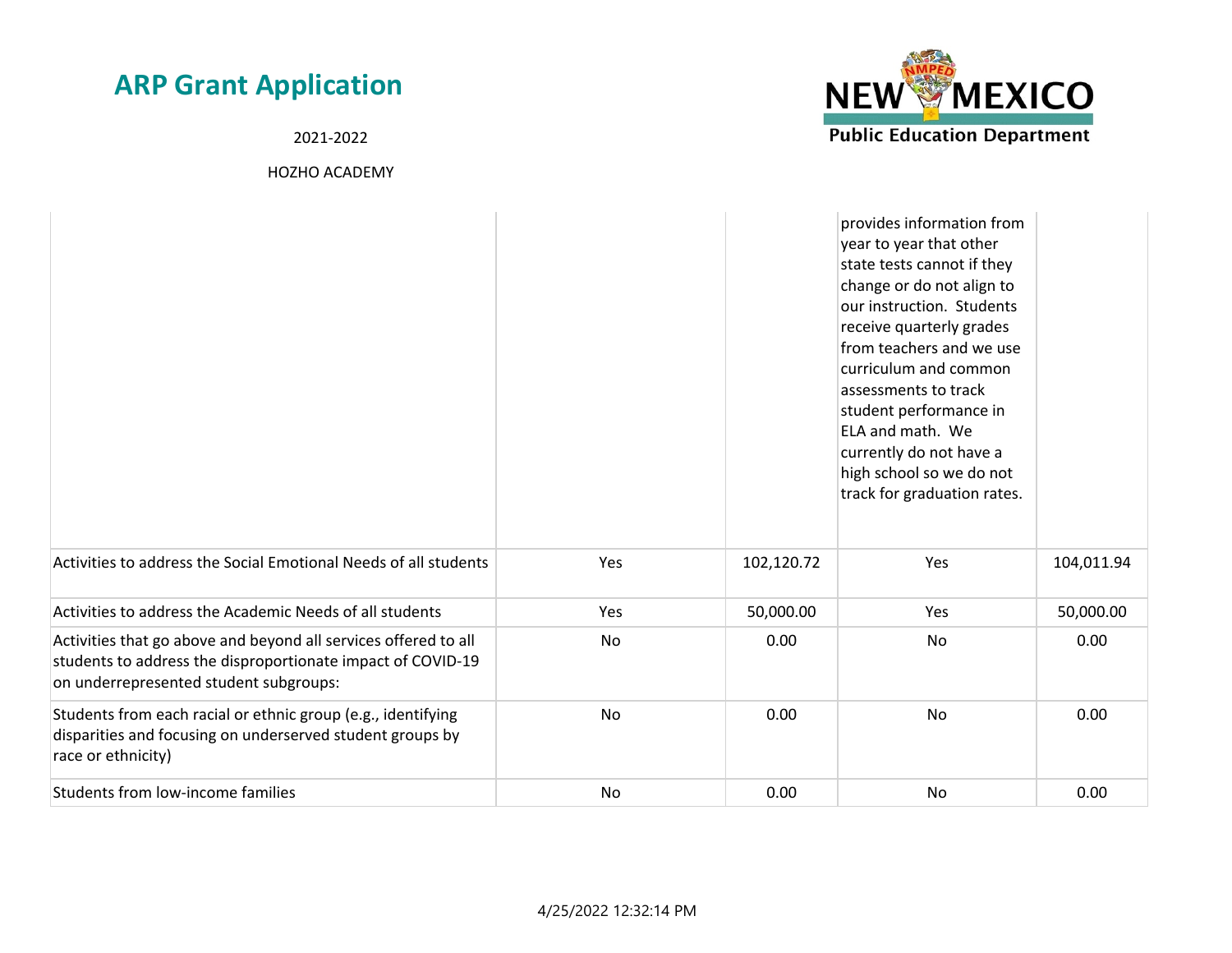### 2021-2022



| <b>Additional Reserve Funds (Optional)</b>                                                                                                                                                                                                                                                                                                                                                                                                                                                                                                                              |                                                                                                                                                                                                                                                                                                                                                                                                                                                                                          |                                                                                                                                                                                                                                                                                                                                                       |  |  |
|-------------------------------------------------------------------------------------------------------------------------------------------------------------------------------------------------------------------------------------------------------------------------------------------------------------------------------------------------------------------------------------------------------------------------------------------------------------------------------------------------------------------------------------------------------------------------|------------------------------------------------------------------------------------------------------------------------------------------------------------------------------------------------------------------------------------------------------------------------------------------------------------------------------------------------------------------------------------------------------------------------------------------------------------------------------------------|-------------------------------------------------------------------------------------------------------------------------------------------------------------------------------------------------------------------------------------------------------------------------------------------------------------------------------------------------------|--|--|
|                                                                                                                                                                                                                                                                                                                                                                                                                                                                                                                                                                         | <b>Narrative Response Directions:</b><br>-Please be specific to how these funds will meet<br>the needs of underrepresented student groups.<br>Narrative1:                                                                                                                                                                                                                                                                                                                                | <b>Narrative Response Directions:</b><br>-Please be specific to how these funds will<br>meet the needs of underrepresented<br>student groups.                                                                                                                                                                                                         |  |  |
| Funds above and beyond the 20 percent minimum of funds to<br>address learning loss through the implementation of evidence-<br>based interventions and ensure that those interventions<br>respond to students' social, emotional, and academic needs<br>and address the disproportionate impact of COVID-19 on<br>underrepresented student subgroups (each major racial and<br>ethnic group, children from low-income families, children with<br>disabilities, English learners, gender, migrant students,<br>students experiencing homelessness, and children and youth | We would like to spend funds on counseling<br>FTEs. These positions will help students deal<br>with many of the issues they are facing post-<br>pandemic. To determine the needs, we used<br>family reporting data regarding deaths in the<br>students' families. More than 20 students lost a regarding deaths in the students' families.<br>parent from Covid or from substance abuse<br>related incidents over the last year. Many<br>families have indicated that their children are | We would like to spend funds on<br>counseling FTEs. These positions will help<br>students deal with many of the issues they<br>are facing post-pandemic. To determine<br>the needs, we used family reporting data<br>More than 20 students lost a parent from<br>Covid or from substance abuse related<br>incidents over the last year. Many families |  |  |

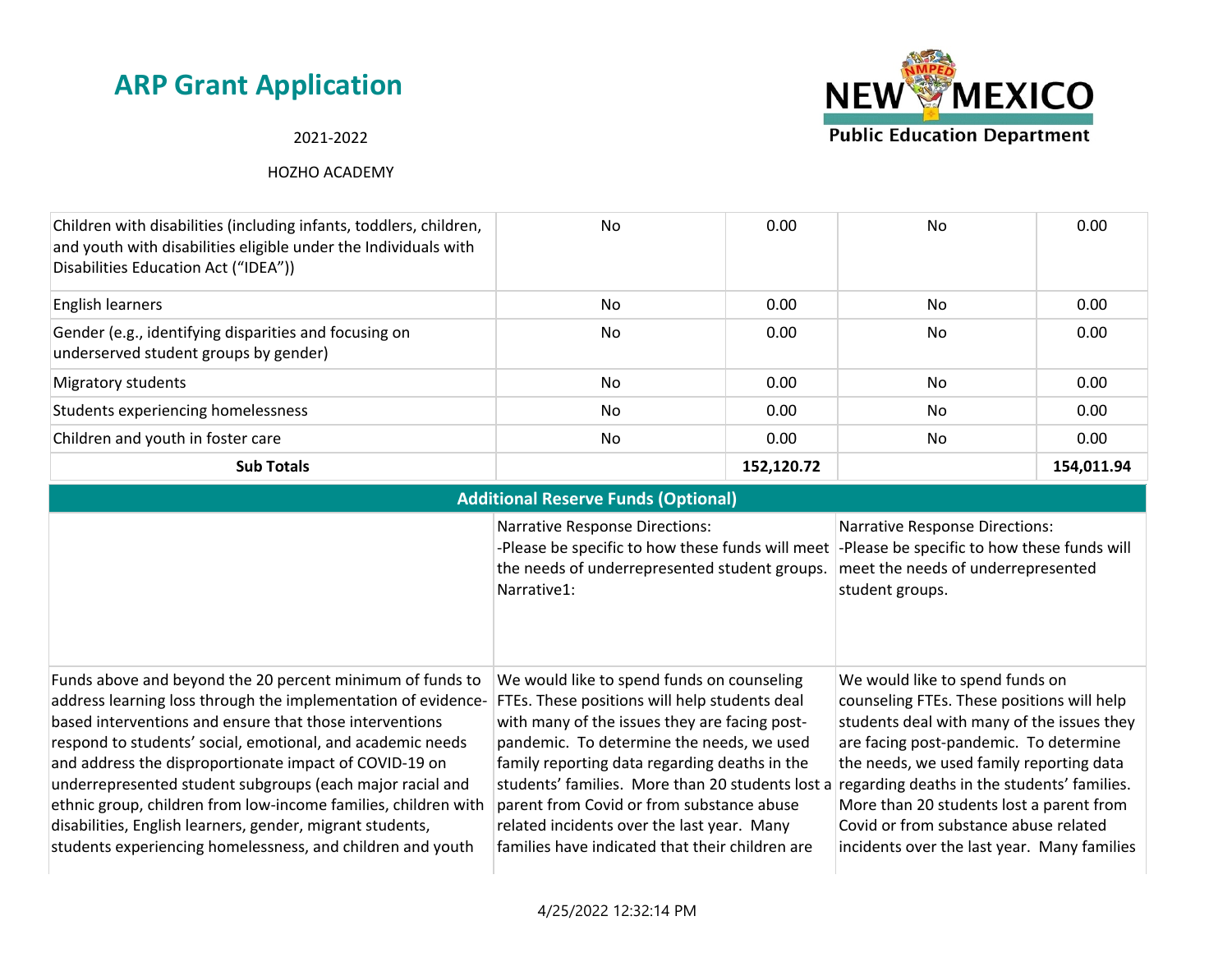2021-2022

#### HOZHO ACADEMY

in foster care). Suffering from anxiety and depression due to suffering from anxiety and depression due to lack of socialization over the pandemic.

> For our group interventions we divide them into four topics, one per quarter. Q1: Social skills Q2: For our group interventions we divide them Self Esteem Q3: Behavior Management Q4: Conflict Resolution. We use a pre and post survey to determine progress and efficacy of the group counseling. For individuals we set trauma informed CBT goals for each student and then track the students progress quarterly. For assessment purposes we use a Beck Youth Inventories and the BASC along with the ACES. We track progress on goals by teacher/parent/counselor observation.

"Small group counseling is part of the delivery system of the ASCA National Model and is an effective responsive service offered by school counselors to meet the personal/social and academic needs of all students (Cook & Kaffenberger, 2003)" as quoted in an article entitled Integrating Academic Interventions into meet the personal/social and academic Small Group Counseling in Elementary School found at

https://www.researchgate.net/profile/Sam-Steen/publication/234564603

\_Integrating\_Academic\_Interventions\_into\_Sm all Group Counseling in Elementary School/li nks/56a63f4008aeca0fddcb4b80/Integrating-Academic-Interventions-into-Small-Group-

have indicated that their children are suffering from anxiety and depression due to lack of socialization over the pandemic.

into four topics, one per quarter. Q1: Social skills Q2: Self Esteem Q3: Behavior Management Q4: Conflict Resolution. We use a pre and post survey to determine progress and efficacy of the group counseling. For individuals we set trauma informed CBT goals for each student and then track the students progress quarterly. For assessment purposes we use a Beck Youth Inventories and the BASC along with the ACES. We track progress on goals by teacher/parent/counselor observation.

"Small group counseling is part of the delivery system of the ASCA National Model and is an effective responsive service offered by school counselors to needs of all students (Cook & Kaffenberger, 2003)" as quoted in an article entitled Integrating Academic Interventions into Small Group Counseling in Elementary School found at

https://www.researchgate.net/profile/Sam -Steen/publication/234564603

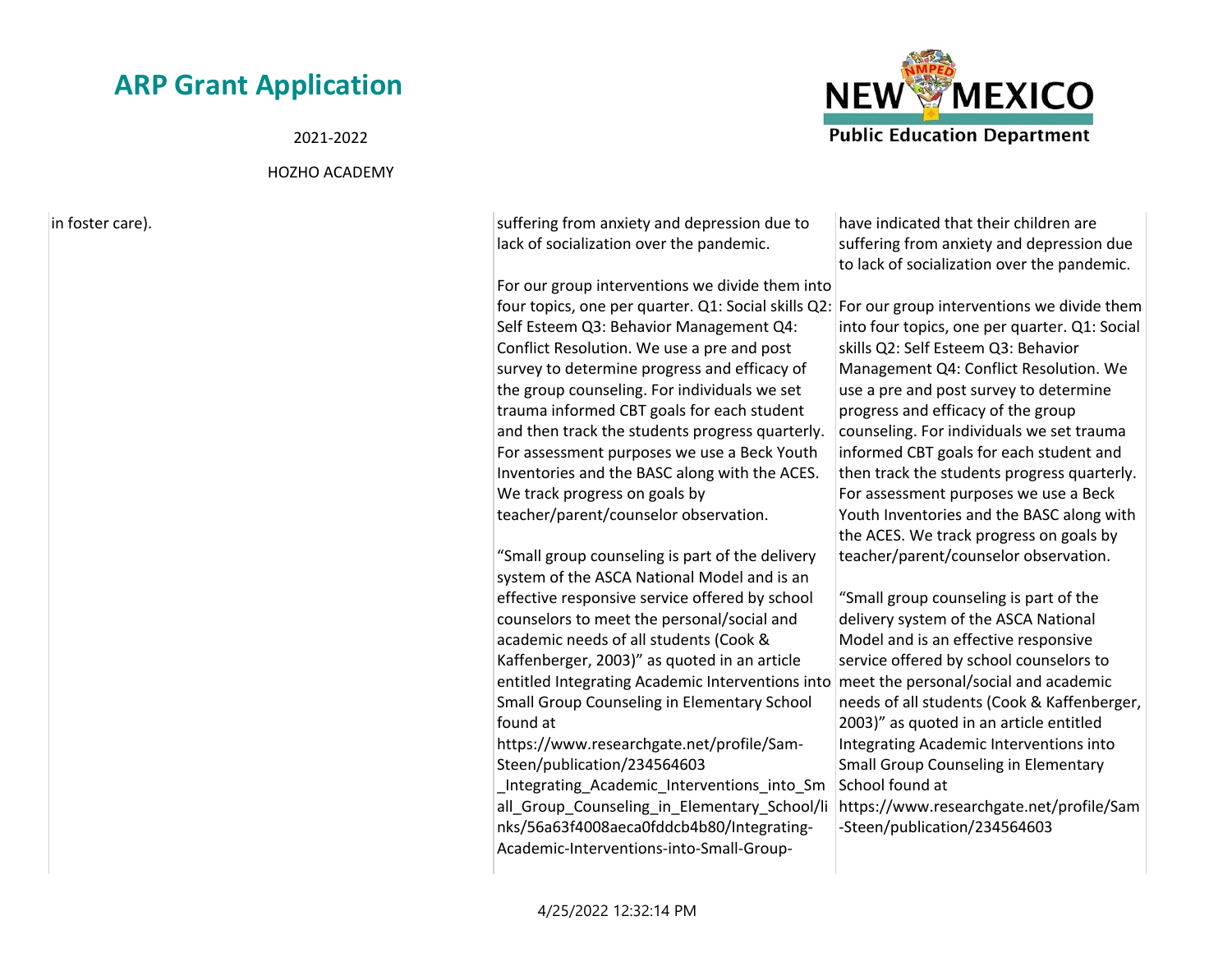2021-2022

#### HOZHO ACADEMY



Counseling-in-Elementary-School.pdf

We might also use these funds on teachers and EAs depending on the academic needs of our students. Use of additional EAs reduces the student to teacher ratio which is known to increase the likelihood that learning gaps can be closed. From the article entitled Effective Use of We might also use these funds on teachers Paraprofessionals as Early Intervention Reading Tutors in Grades K-3, it states, "Empirical studies were reviewed to identify best practices for administrators who are seeking to use paraprofessionals to improve students' reading outcomes. Our findings suggested that effective use of paraprofessionals was associated with: (1) extensive training in the delivery of a researchbased reading intervention, (2) close and ongoing supervision of tutors and (3) access to scripted lessons with a strong phonics component." Hozho Academy's educational assistants receive four days of training on literacy intervention prior to the start of the school year. They are supervised by classroom teachers, our literacy lead teacher as well as our close and ongoing supervision of tutors and MLSS coordinator and special education director. All literacy teachers and educational assistants utilize a scripted literacy program based on Rigg's Phonics.

Hozho Academy uses iStation, iMASSA, for BOY, supervised by classroom teachers, our

\_Integrating\_Academic\_Interventions\_into \_Small\_Group\_Counseling\_in\_Elementary\_ School/links/56a63f4008aeca0fddcb4b80 /Integrating-Academic-Interventions-into-Small-Group-Counseling-in-Elementary-School.pdf

and EAs depending on the academic needs of our students. Use of additional EAs reduces the student to teacher ratio which is known to increase the likelihood that learning gaps can be closed. From the article entitled Effective Use of Paraprofessionals as Early Intervention Reading Tutors in Grades K-3, it states, "Empirical studies were reviewed to identify best practices for administrators who are seeking to use paraprofessionals to improve students' reading outcomes. Our findings suggested that effective use of paraprofessionals was associated with: (1) extensive training in the delivery of a research-based reading intervention, (2) (3) access to scripted lessons with a strong phonics component." Hozho Academy's educational assistants receive four days of training on literacy intervention prior to the start of the school year. They are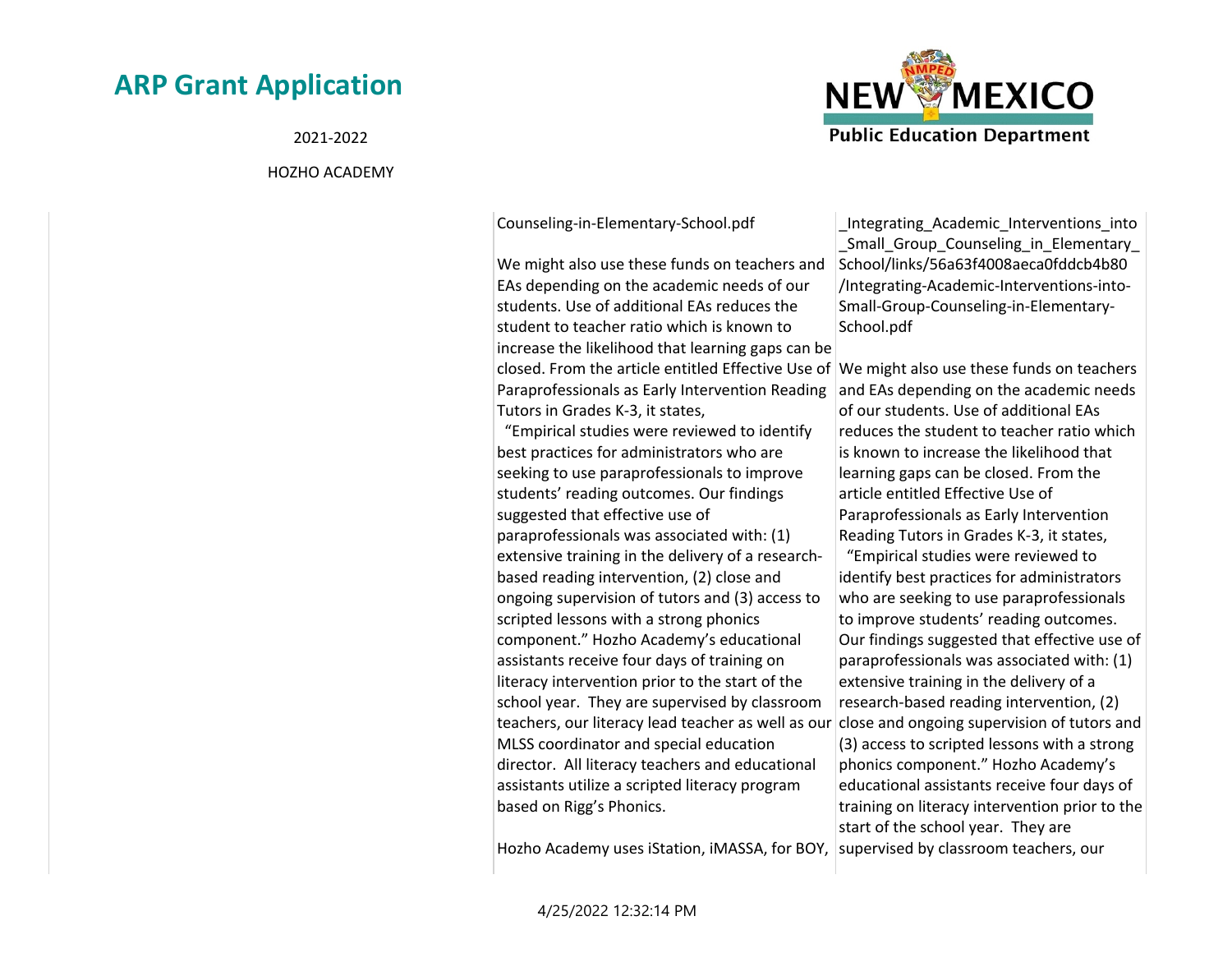2021-2022



|                                                                                                                                                                          | MOY and EOY assessment data to track student literacy lead teacher as well as our MLSS<br>performance in ELA and math. We also use<br>NWEA and DIBELs data BOY and EOY to provide<br>additional information that aligns to our<br>instruction and provides information from year<br>to year that other state tests cannot if they<br>change or do not align to our instruction.<br>Students receive quarterly grades from teachers BOY, MOY and EOY assessment data to<br>and we use curriculum and common<br>assessments to track student performance in<br>ELA and math. We currently do not have a high<br>school so we do not track for graduation rates. |           | coordinator and special education director.<br>All literacy teachers and educational<br>assistants utilize a scripted literacy program<br>based on Rigg's Phonics.<br>Hozho Academy uses iStation, iMASSA, for<br>track student performance in ELA and<br>math. We also use NWEA and DIBELs data<br>BOY and EOY to provide additional<br>information that aligns to our instruction<br>and provides information from year to year<br>that other state tests cannot if they change<br>or do not align to our instruction. Students<br>receive quarterly grades from teachers and<br>we use curriculum and common<br>assessments to track student performance<br>in ELA and math. We currently do not have<br>a high school so we do not track for<br>graduation rates. |            |
|--------------------------------------------------------------------------------------------------------------------------------------------------------------------------|---------------------------------------------------------------------------------------------------------------------------------------------------------------------------------------------------------------------------------------------------------------------------------------------------------------------------------------------------------------------------------------------------------------------------------------------------------------------------------------------------------------------------------------------------------------------------------------------------------------------------------------------------------------|-----------|-----------------------------------------------------------------------------------------------------------------------------------------------------------------------------------------------------------------------------------------------------------------------------------------------------------------------------------------------------------------------------------------------------------------------------------------------------------------------------------------------------------------------------------------------------------------------------------------------------------------------------------------------------------------------------------------------------------------------------------------------------------------------|------------|
| Activities to address the Social Emotional Needs of all students                                                                                                         | Yes                                                                                                                                                                                                                                                                                                                                                                                                                                                                                                                                                                                                                                                           | 50,000.00 | Yes                                                                                                                                                                                                                                                                                                                                                                                                                                                                                                                                                                                                                                                                                                                                                                   | 100,000.00 |
| Activities to address the Academic Needs of all students                                                                                                                 | No                                                                                                                                                                                                                                                                                                                                                                                                                                                                                                                                                                                                                                                            | 0.00      | No                                                                                                                                                                                                                                                                                                                                                                                                                                                                                                                                                                                                                                                                                                                                                                    | 0.00       |
| Activities that go above and beyond all services offered to all<br>students to address the disproportionate impact of COVID-19<br>on underrepresented student subgroups: | No                                                                                                                                                                                                                                                                                                                                                                                                                                                                                                                                                                                                                                                            | 0.00      | No                                                                                                                                                                                                                                                                                                                                                                                                                                                                                                                                                                                                                                                                                                                                                                    | 0.00       |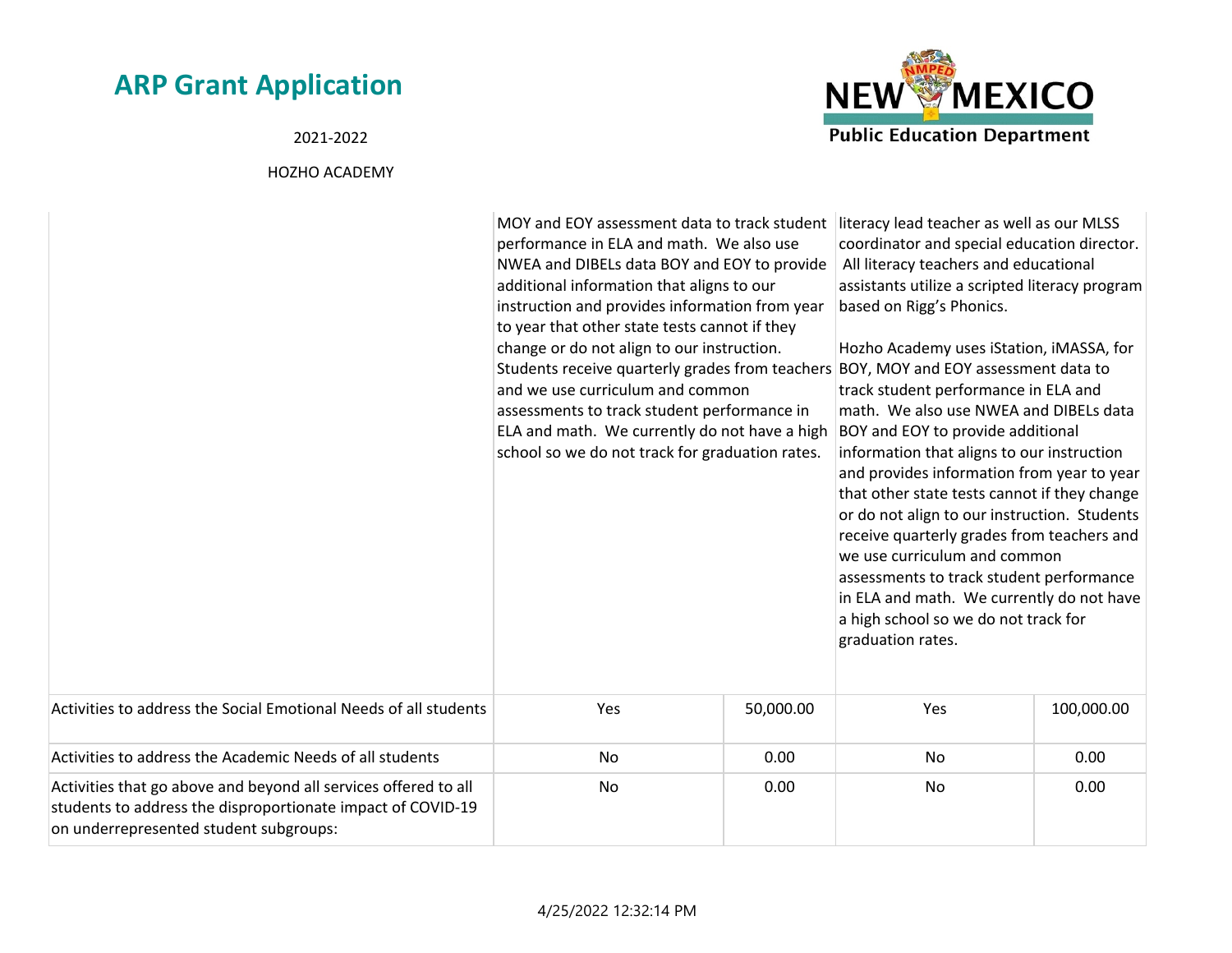#### 2021-2022



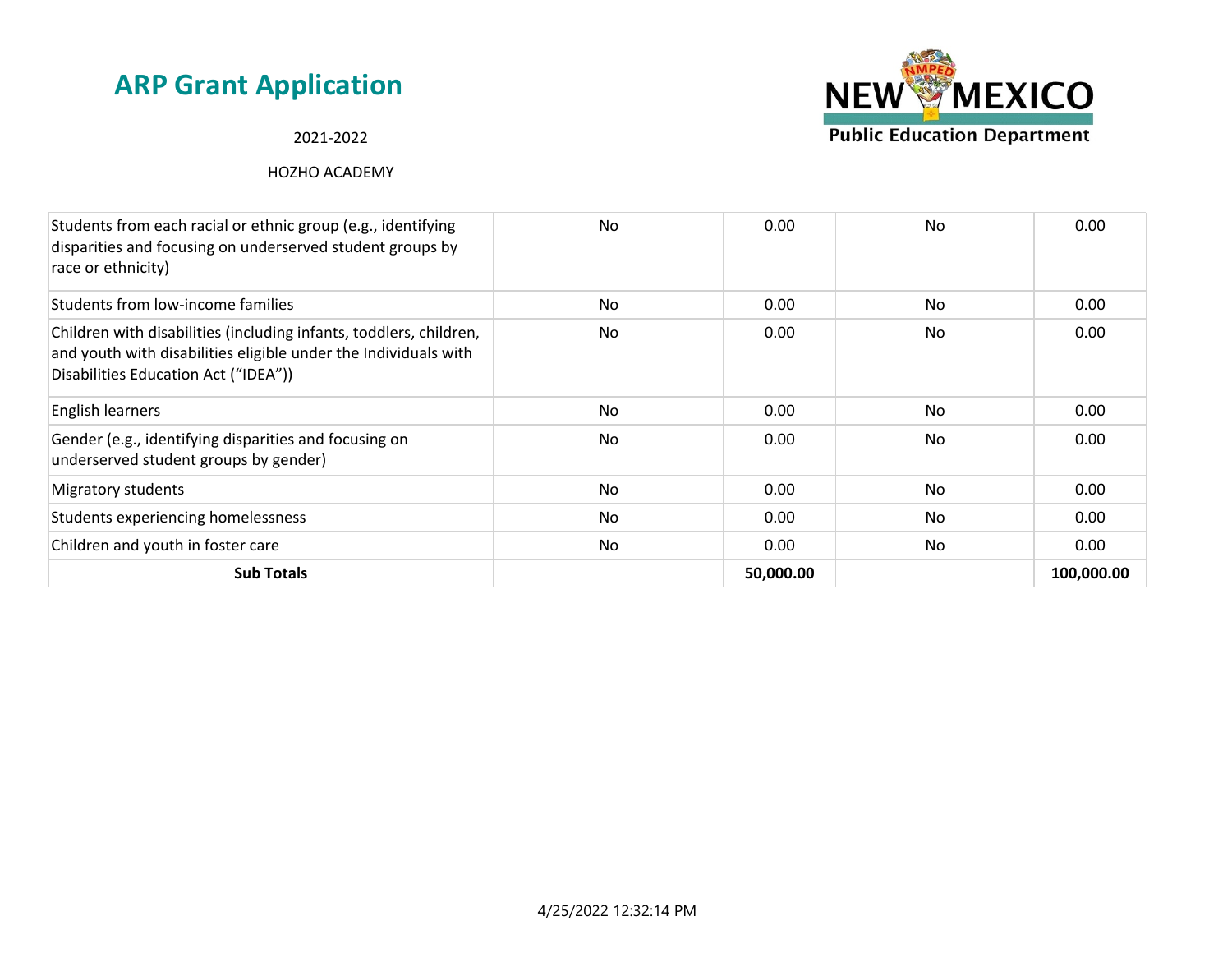2021-2022

HOZHO ACADEMY

### **Activities to Address Needs**

**Descriptions for all narrative responses below must describe how interventions to address the academic impact of lost instructional time, will respond to the academic, social, emotional, and mental health needs of all students, and particularly those students disproportionately impacted by the COVID-19 pandemic, including students from low-income families, students of color, English learners, children with disabilities, students experiencing homelessness, children and youth in foster care, and migratory students.**

| Funds may be used for a wide<br>range of activities to address<br>needs arising from the<br>coronavirus<br>pandemic, including any<br>activity authorized by the<br>following Acts. | 2/3 Amount Allocations |               | 1/3 Amount Allocations |        |
|-------------------------------------------------------------------------------------------------------------------------------------------------------------------------------------|------------------------|---------------|------------------------|--------|
|                                                                                                                                                                                     | <b>Narrative</b>       | <b>Amount</b> | <b>Narrative</b>       | Amount |
| <b>Elementary and Secondary</b><br><b>Education Act (ESEA)</b>                                                                                                                      |                        | 0.00          |                        | 0.00   |
| Individuals with Disabilities<br><b>Education Act (IDEA)</b>                                                                                                                        |                        | 0.00          |                        | 0.00   |
| <b>Adult Education and Family</b><br>Literacy Act (AEFLA)                                                                                                                           |                        | 0.00          |                        | 0.00   |
| Carl D. Perkins Career and<br><b>Technical Education Act of</b><br>2006 (Perkins CTE)                                                                                               |                        | 0.00          |                        | 0.00   |
|                                                                                                                                                                                     |                        | 0.00          |                        | 0.00   |

4/25/2022 12:32:14 PM

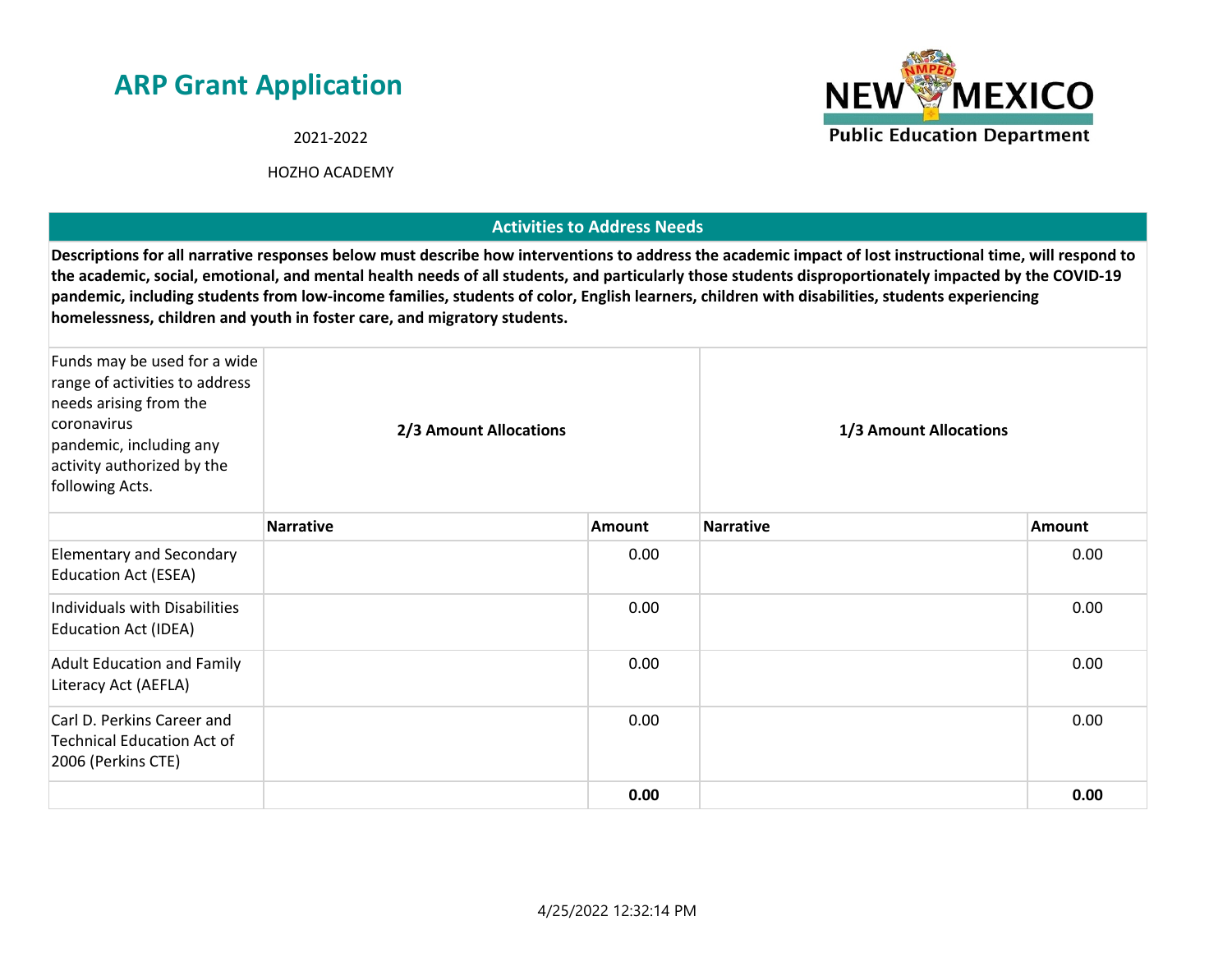2021-2022



| <b>Response Efforts - COVID 19</b>                                                                                                                                                                                                                                                                                                                                                                                                                                                                                                                                                                                                                                                                                                                                                                                                                                                                                            |                                            |               |                                                                                          |               |
|-------------------------------------------------------------------------------------------------------------------------------------------------------------------------------------------------------------------------------------------------------------------------------------------------------------------------------------------------------------------------------------------------------------------------------------------------------------------------------------------------------------------------------------------------------------------------------------------------------------------------------------------------------------------------------------------------------------------------------------------------------------------------------------------------------------------------------------------------------------------------------------------------------------------------------|--------------------------------------------|---------------|------------------------------------------------------------------------------------------|---------------|
| <b>Allowable Activities for Remaining</b><br><b>Funds. Consistent with PED's priority</b><br>to close the digital divide, LEAs must<br>explain how they are using ARP ESSER<br>funds to ensure access to digital<br>devices and other technology for at-<br>risk students and teachers who need<br>them, as well as Internet technology<br>support services. Digital devices must<br>be capable of meeting at-risk<br>students' remote learning needs and<br>teachers' remote teaching needs.<br>Digital devices must allow for the<br>reliable download and upload of<br>assignments, streaming of<br>instructional videos, and participation<br>in individual and group video<br>conferencing. In the category below<br>"purchasing instructional technology,"<br>please include in the narrative an<br>explanation of how the LEA is meeting<br>this priority and a dollar amount that<br>will be used for these purposes. | ARP ESSER 2/3                              |               | ARP ESSER 1/3                                                                            |               |
|                                                                                                                                                                                                                                                                                                                                                                                                                                                                                                                                                                                                                                                                                                                                                                                                                                                                                                                               | <b>Narrative</b>                           | <b>Amount</b> | <b>Narrative</b>                                                                         | <b>Amount</b> |
| Training and professional development   We will have have nursing staff on site<br>on sanitizing and minimizing the<br>spread of infectious diseases                                                                                                                                                                                                                                                                                                                                                                                                                                                                                                                                                                                                                                                                                                                                                                          | to help with all COVID related activities. | 100,000.00    | We will also have nursing staff on site<br>to help with all COVID related<br>activities. | 100,000.00    |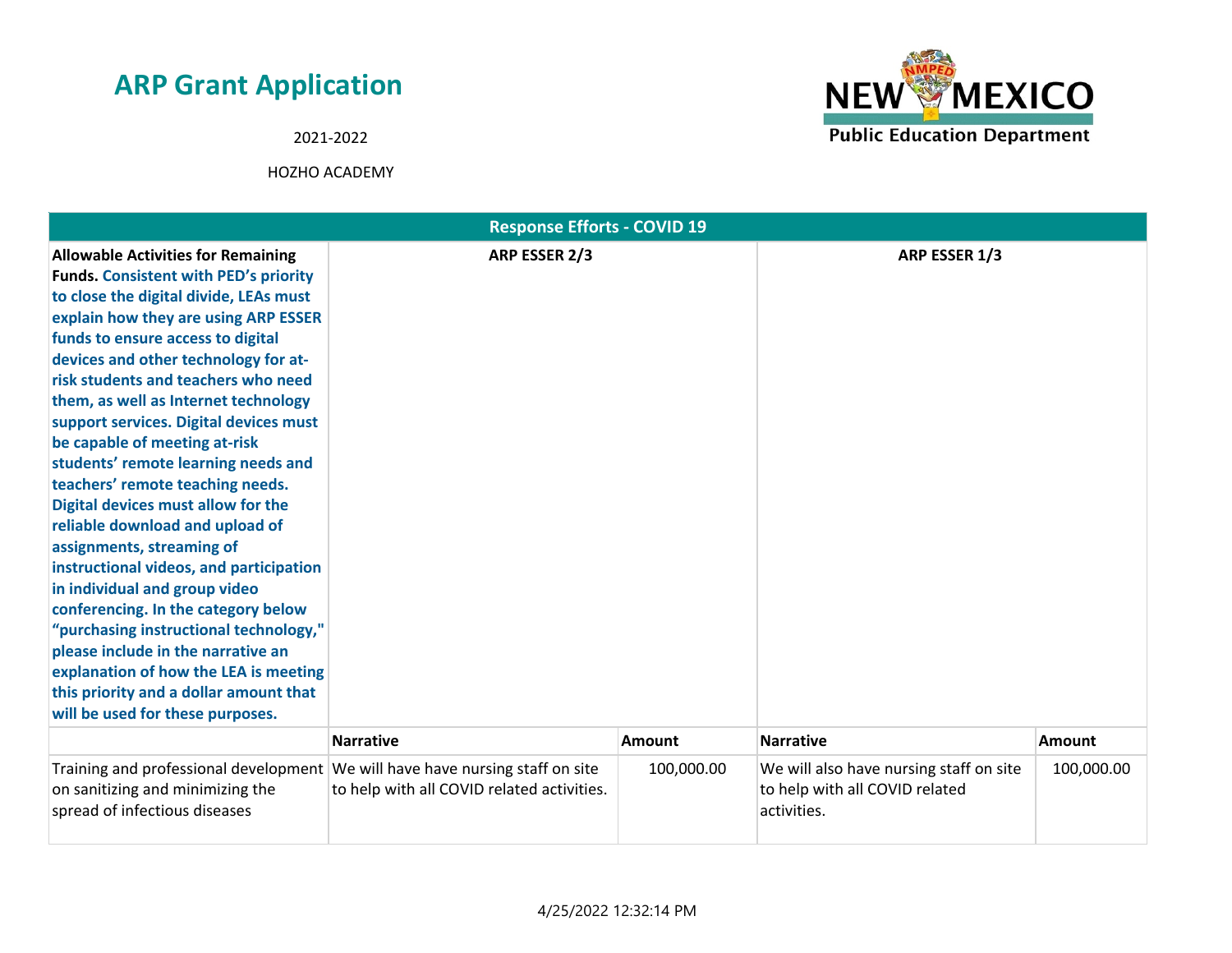# **NEW MEXICO Public Education Department**

### 2021-2022

| Purchasing supplies to sanitize and<br>clean the LEA's facilities                                                                                                                                               | Janitorial and other nursing supplies                                                                                                     | 30,000.00  |                                                    |           |
|-----------------------------------------------------------------------------------------------------------------------------------------------------------------------------------------------------------------|-------------------------------------------------------------------------------------------------------------------------------------------|------------|----------------------------------------------------|-----------|
| Repairing and improving school<br>facilities to reduce risk of virus<br>transmission and exposure to<br>environmental health hazards                                                                            | Creating an outdoor classroom space so<br>kids can practice PE and also learn in an<br>outdoor space, which reduces the risk of<br>COVID. | 123,000.00 |                                                    |           |
| Improving indoor air quality                                                                                                                                                                                    |                                                                                                                                           | 0.00       |                                                    | 0.00      |
| Addressing the needs of children from<br>low-income families, children with<br>disabilities, English learners, racial and<br>ethnic minorities, students<br>experiencing homelessness, and foster<br>care youth |                                                                                                                                           |            |                                                    | 0.00      |
| Developing and implementing<br>procedures and systems to improve<br>the preparedness and response efforts<br>of LEAs                                                                                            |                                                                                                                                           | 0.00       |                                                    | 0.00      |
| Planning for or implementing activities<br>during long-term closures, including<br>providing meals to eligible students<br>and providing technology for online<br>learning                                      | We would like to have a position as a<br>family liaison, to work with families and<br>other members of the community<br>during closures.  | 35,000.00  | We would like to have a family liaison<br>position | 50,000.00 |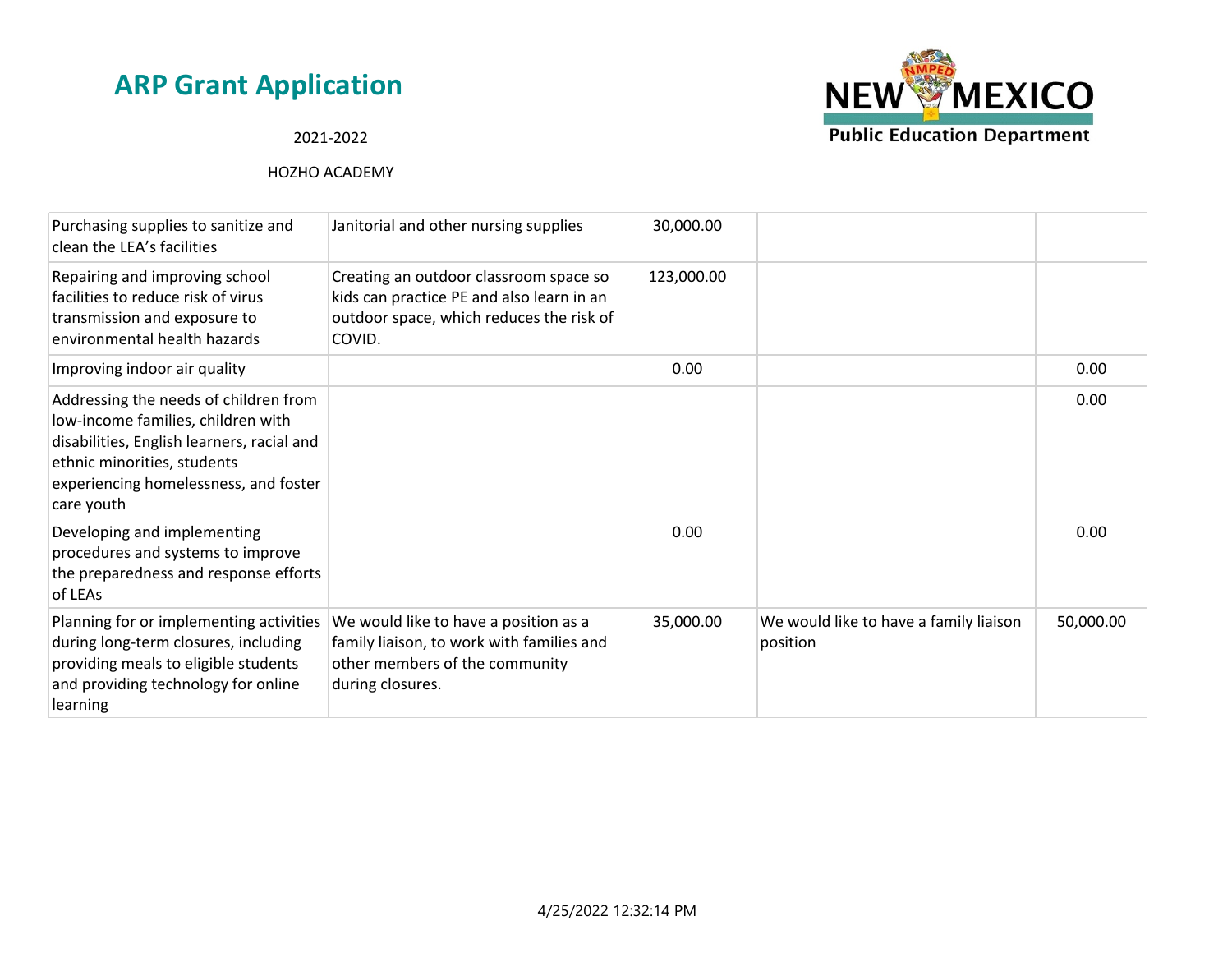# **NEW MEXICO Public Education Department**

### 2021-2022

| Purchasing educational technology<br>(including hardware, software,<br>connectivity, assistive technology, and<br>adaptive equipment) for students that<br>aids in regular and substantive<br>educational interaction between<br>students and their classroom<br>instructors, including students from<br>low-income families and children with<br>disabilities (see above for additional<br>requirements for this activity) | Hozho has recieved Title IV, CSP, ESSER<br>I, and ESSER II funds for tech for<br>students. The needs have currently been<br>met through these funds. | 0.00       | We would like to use 70k of these<br>funds to purchase a projector and<br>screen system for the gym. This<br>system will allow us to use the very<br>large space for class and ensure<br>students are 6 feet apart. | 70,000.00  |
|-----------------------------------------------------------------------------------------------------------------------------------------------------------------------------------------------------------------------------------------------------------------------------------------------------------------------------------------------------------------------------------------------------------------------------|------------------------------------------------------------------------------------------------------------------------------------------------------|------------|---------------------------------------------------------------------------------------------------------------------------------------------------------------------------------------------------------------------|------------|
| Providing mental health services and<br>supports, including through the<br>implementation of evidence based full-<br>service community schools and hiring<br>of counselors                                                                                                                                                                                                                                                  |                                                                                                                                                      |            |                                                                                                                                                                                                                     | 0.00       |
| Planning and implementing activities<br>related to summer learning and<br>supplemental after-school programs                                                                                                                                                                                                                                                                                                                |                                                                                                                                                      | 0.00       |                                                                                                                                                                                                                     | 0.00       |
| Addressing learning loss                                                                                                                                                                                                                                                                                                                                                                                                    | Additional instructional staff to work<br>with students to catch-up academically                                                                     | 150,482.86 | Additional instructional staff to work<br>with students                                                                                                                                                             | 191,806.33 |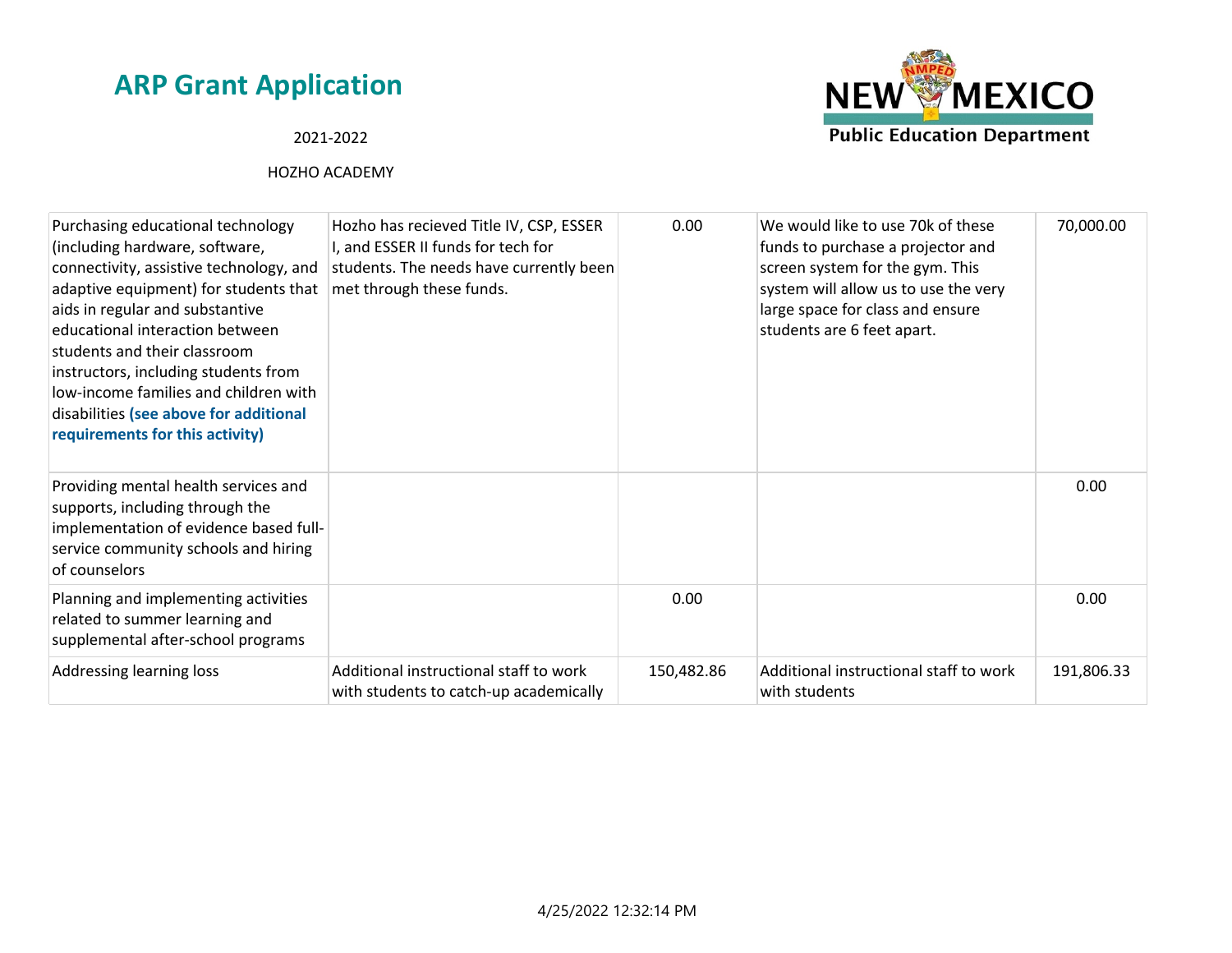### 2021-2022



| Other activities that are necessary to<br>maintain operation of and continuity<br>of and services, including continuing to<br>employ existing or hiring new LEA and<br>school staff | Hire janitorial staff to keep the building<br>clean and limit the spread of COVID. We<br>will also be hiring a nursing staff.<br>Updating the nursing station and<br>purchasing a small golf cart type vehicle.<br>The golf cart will help staff move food<br>and equipment around the large<br>campus without asking students to<br>move around the school. Hozho is<br>moving into a new facility this year. The<br>facility has multiple buildings on it. In<br>order to reduce the spread of COVID<br>they would like to buy a small golf cart<br>to help them move food and janitorial<br>supplies around the grounds. That way<br>it is more controlled, and everything can<br>be sanitized before transporting items<br>between buildings | 120,000.00 | Hire janitorial staff to keep the<br>building clean and limit the spread of<br>COVID. We will also be hiring a nursing<br>staff. | 104,241.43 |
|-------------------------------------------------------------------------------------------------------------------------------------------------------------------------------------|--------------------------------------------------------------------------------------------------------------------------------------------------------------------------------------------------------------------------------------------------------------------------------------------------------------------------------------------------------------------------------------------------------------------------------------------------------------------------------------------------------------------------------------------------------------------------------------------------------------------------------------------------------------------------------------------------------------------------------------------------|------------|----------------------------------------------------------------------------------------------------------------------------------|------------|
| Coordinating preparedness and<br>response efforts with State, local,<br>Tribal, and territorial public health<br>departments to prevent, prepare for,<br>and respond to COVID-19.   |                                                                                                                                                                                                                                                                                                                                                                                                                                                                                                                                                                                                                                                                                                                                                  |            |                                                                                                                                  |            |
|                                                                                                                                                                                     | <b>Sub Totals</b>                                                                                                                                                                                                                                                                                                                                                                                                                                                                                                                                                                                                                                                                                                                                | 558,482.86 |                                                                                                                                  | 516,047.76 |

| <b>Program Consultation</b>                                                                               |                      |                      |                      |
|-----------------------------------------------------------------------------------------------------------|----------------------|----------------------|----------------------|
| To the extent present, describe how the LEA has meaningfully engaged the<br>following stakeholder groups: | Date(s)<br>Consulted | Date(s)<br>Consulted | Date(s)<br>Consulted |
| Students                                                                                                  | 7/27/2021            | 8/10/2021            |                      |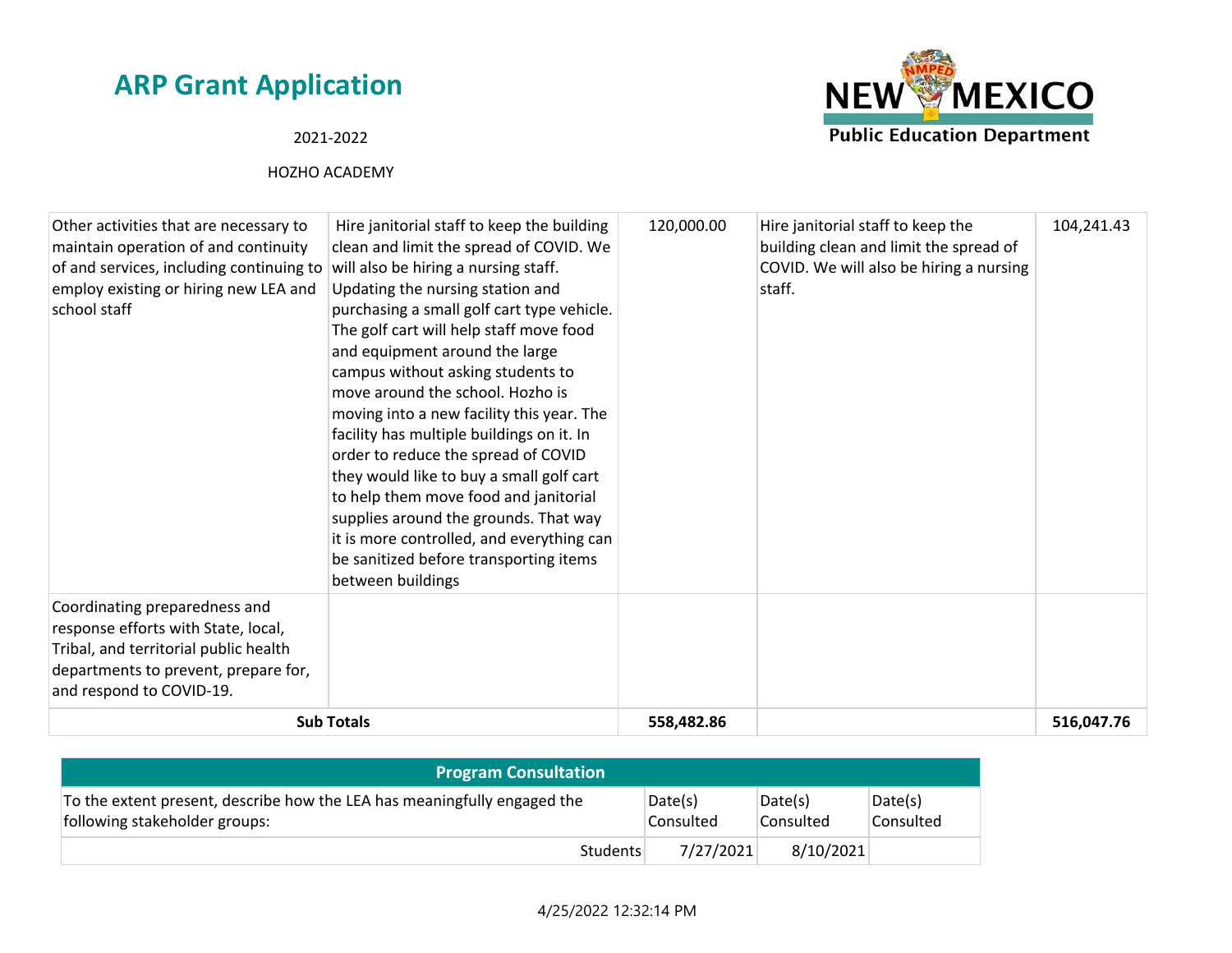

2021-2022

| Families                                                                        | 7/27/2021 | 8/10/2021 |  |
|---------------------------------------------------------------------------------|-----------|-----------|--|
| School and district administrators (including Special Education administrators) | 7/27/2021 | 8/10/2021 |  |
| <b>Teachers</b>                                                                 | 7/27/2021 | 8/10/2021 |  |
| Principals                                                                      | 7/27/2021 | 8/10/2021 |  |
| <b>School leaders</b>                                                           | 7/27/2021 | 8/10/2021 |  |
| Other educators                                                                 | 7/27/2021 | 8/10/2021 |  |
| School support personnel                                                        | 7/27/2021 | 8/10/2021 |  |
| Unions                                                                          | 7/27/2021 | 8/10/2021 |  |
| Tribes(if applicable)                                                           | 7/27/2021 | 8/10/2021 |  |
| Civil rights organizations (including disability rights organizations)          | 7/27/2021 | 8/10/2021 |  |
| Superintendents                                                                 | 7/27/2021 | 8/10/2021 |  |
| Charter school leaders (if applicable)                                          | 7/27/2021 | 8/10/2021 |  |
| Stakeholders representing the interests of:                                     |           |           |  |
| Children with disabilities                                                      | 7/27/2021 | 8/10/2021 |  |
| English learners                                                                | 7/27/2021 | 8/10/2021 |  |
| Children experiencing homelessness                                              | 7/27/2021 | 8/10/2021 |  |
| Children in foster care                                                         | 7/27/2021 | 8/10/2021 |  |
| Migratory students                                                              | 7/27/2021 | 8/10/2021 |  |
| Children who are incarcerated                                                   | 7/27/2021 | 8/10/2021 |  |
| Other underserved students                                                      | 7/27/2021 | 8/10/2021 |  |
|                                                                                 |           |           |  |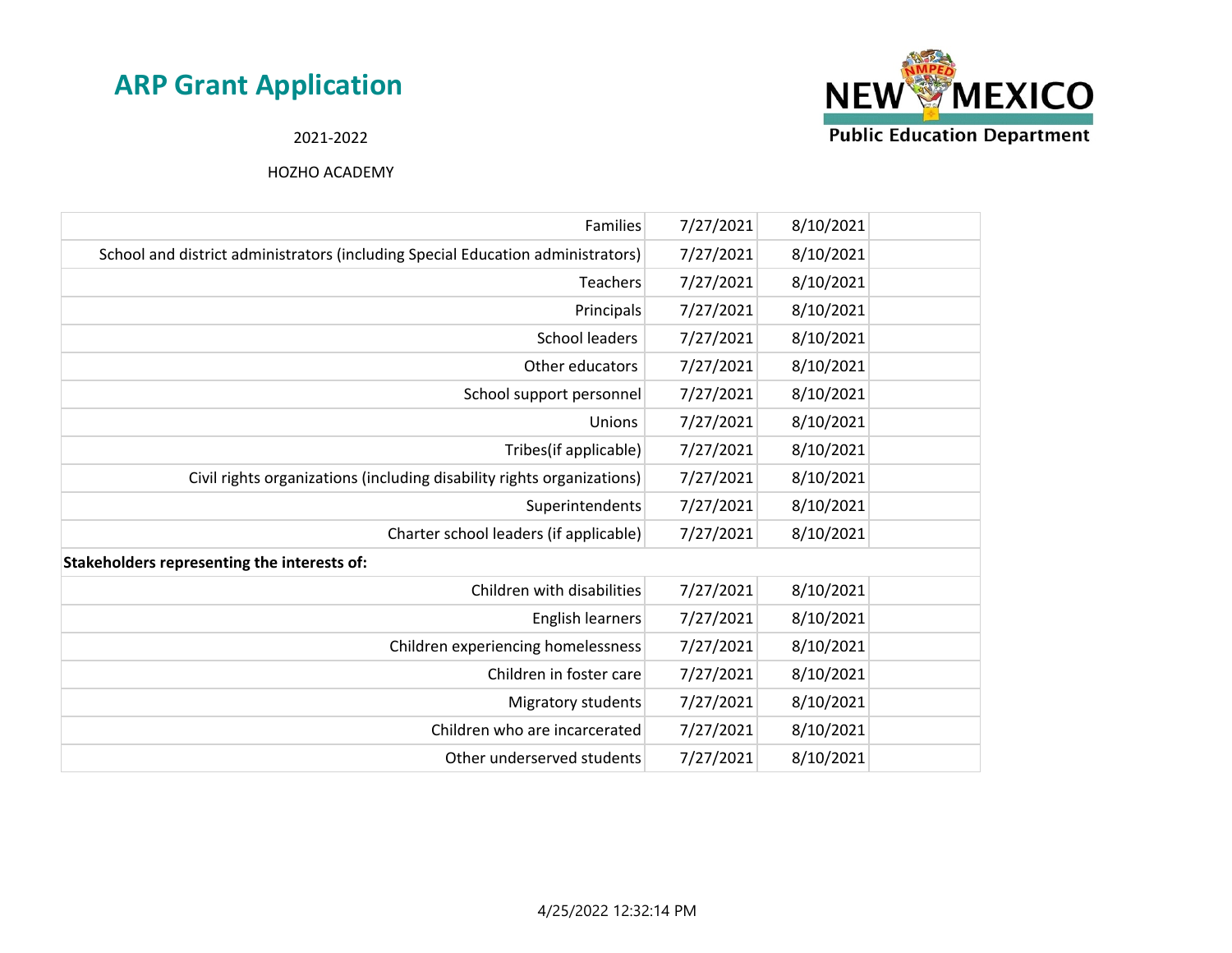

2021-2022

#### HOZHO ACADEMY

Interim Final Requirement: Under this requirement, an SEA must engage in meaningful consultation with various stakeholder groups on its ARP ESSER plan and give the public an opportunity to provide input on the development of the plan and take such input into account. Specifically, an SEA is required to consult with students; families; Tribes (if applicable); civil rights organizations (including disability rights organizations); school and district administrators (including special education administrators); superintendents; charter school leaders (if applicable); teachers, principals, school leaders, other educators, school staff, and their unions; and stakeholders representing the interests of children with disabilities, English learners, children experiencing homelessness, children in foster care, migratory students, children who are incarcerated, and other underserved students in the development of its ARP ESSER plan. Under the requirement, an SEA must also provide the public with the opportunity to provide input in the development of the plan and take such input into account.

\*Meaningful consultation means each stakeholder group was afforded multiple opportunities to provide feedback on the LEAs ARP application prior to the application being submitted. Pursuant to 2 C.F.R. § 200.332(a)(5), all sub recipients as identified in Exhibit A, attached to this sub award, must permit PED and auditors access to records and financial statements as necessary.

| <b>Indirect Cost Rate</b>                     |              |                    |                       |                              |      |                    |                         |                       |
|-----------------------------------------------|--------------|--------------------|-----------------------|------------------------------|------|--------------------|-------------------------|-----------------------|
|                                               | Indirect Y/N | <b>Allocations</b> | Indirect Cost<br>Rate | Indirect Cost D Fixed Assets |      | Indirect<br>Amount | Indirect Base<br>Amount | <b>Budget Balance</b> |
| ARP ESSER 1/3 rd<br><b>Indirect Cost Rate</b> | No           | 380,301.79         |                       | 1.08                         | 0.00 | 0.00               | 0.00                    | 0.00                  |
| ARP ESSER 2/3 rd<br><b>Indirect Cost Rate</b> | No           | 760,603.58         |                       | 1.08                         | 0.00 | 0.00               | 0.00                    | 0.00                  |

### **Required Information - GEPA**

#### Required Narrative

Please describe how the LEA will comply with the requirements of section 427 of GEPA (20 U.S.C. 1228a). The description must include information on the steps the LEA proposes to take to permit students, teachers, and other program beneficiaries to overcome barriers (including barriers based on gender, race, color, national origin, disability, and age) that impede equal access to, or participation in, the program.

All interventions that are used at Hozho will be offered to all students regardless of gender, race, color, national origin, (dis)ability, and age. All students will have access to the nurse and nursing station. All students will have access to the counselor services. All students will have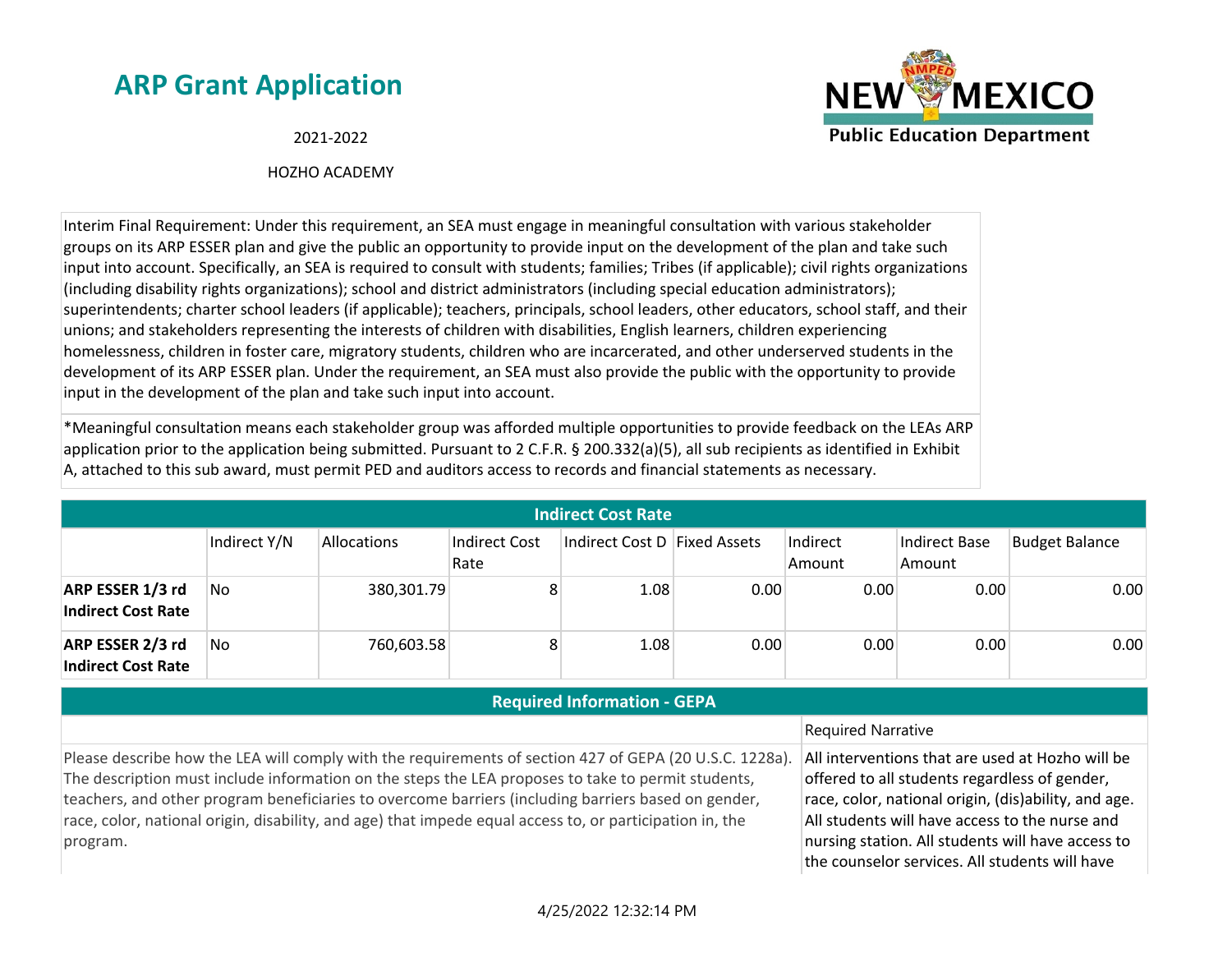2021-2022

#### HOZHO ACADEMY

For examples of applicable, relevant, acceptable responses, please see: https://www2.ed.gov/fund/grant/apply/appforms/gepa427.doc

#### GEPA Rubric

A satisfactory answer

• Describes potential barriers to accessing aspects of the proposed spending plan based on criteria such as gender, race, color, national origin, (dis)ability, and age

• Describes steps that will be taken to eliminate or reduce those barriers to ensure equitable access

May require revision

• May not clearly or completely describe potential barriers to accessing aspects of the proposed spending plan based on criteria such as gender, race, color, national origin, (dis)ability, and age

• May not clearly or completely describe steps that will be taken to eliminate or reduce those barriers to ensure equitable access



access to the additional interventions to help combat learning loss. All students will benefit from a clean facility. All students will have access to the outdoor classroom. All students have had access to all curriculum, materials, and interventions that the school has currently, so we will continue our current policy to ensure that all students have access to all programs we implement with the ESSER III funds.

There are two main barriers that might occur. The first is staffing. Finding the right staff for the positions we need – nurse, counselor, EA, teacher – is difficult. We will continue to recruit inside and outside of NM to find the most qualified staff to work with our students.

The other barrier is the availability of the supplies we need. There is a supply chain shortage everywhere and there might be a substantial wait for nursing supplies, outdoor classroom supplies/materials, and other items we need to ensure there is minimal spread of COVID at Hozho.

We have worked with vendors, received quotes, and tried to plan to the best of our ability to mitigate the challenges above. All students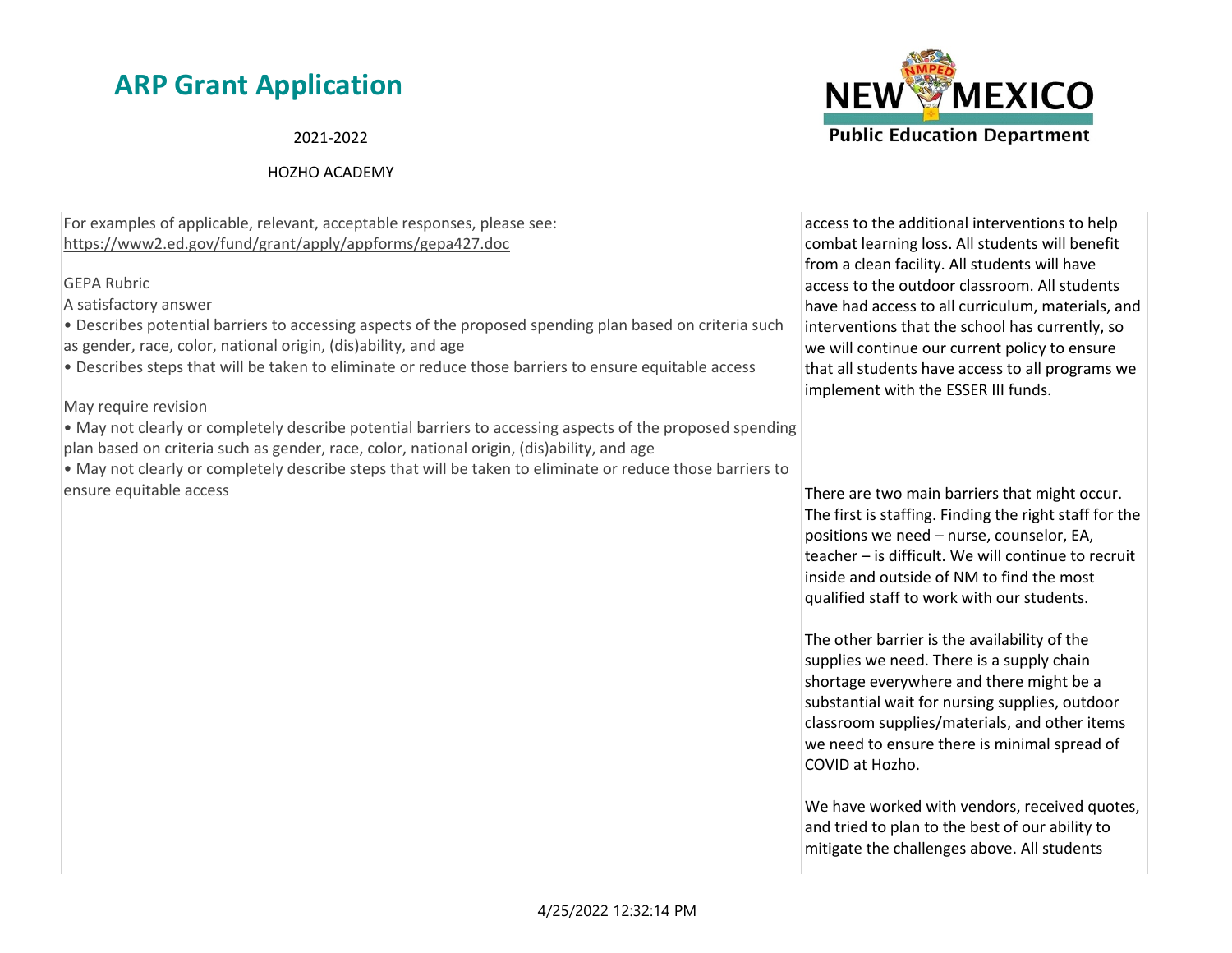2021-2022



|                                                                                                                                                                                                                                                                                                                                                                                                                                                                                                                                                                                                                                                                                                                                                                                                                                                                                                                                                                                                                                                                                                                                                                                                                                                                                                                                                                                                                                                                                                                                                                                                                                                                                                                                                                                                                                                                                                                                                                                                  | regardless of gender, race, color, national origin,<br>disabilities, and age will have access to<br>additional instructional supports and supplies to<br>ensure they receive an excellent education.<br>We will also make sure all staff are trained on<br>our highly effective curriculum. We will have<br>summer PD and hire early to make sure<br>everyone can attend. |
|--------------------------------------------------------------------------------------------------------------------------------------------------------------------------------------------------------------------------------------------------------------------------------------------------------------------------------------------------------------------------------------------------------------------------------------------------------------------------------------------------------------------------------------------------------------------------------------------------------------------------------------------------------------------------------------------------------------------------------------------------------------------------------------------------------------------------------------------------------------------------------------------------------------------------------------------------------------------------------------------------------------------------------------------------------------------------------------------------------------------------------------------------------------------------------------------------------------------------------------------------------------------------------------------------------------------------------------------------------------------------------------------------------------------------------------------------------------------------------------------------------------------------------------------------------------------------------------------------------------------------------------------------------------------------------------------------------------------------------------------------------------------------------------------------------------------------------------------------------------------------------------------------------------------------------------------------------------------------------------------------|---------------------------------------------------------------------------------------------------------------------------------------------------------------------------------------------------------------------------------------------------------------------------------------------------------------------------------------------------------------------------|
| The LEA agrees to comply with the following requirements regarding Maintenance of Equity for High<br><b>Poverty Schools:</b><br>(c) LOCAL EDUCATIONAL AGENCY MAINTENANCE OF EQUITY FOR HIGH [1] POVERTY SCHOOLS. - (1) IN<br>GENERAL.—As a condition of receiving funds under section 2001, a local educational agency shall not, in<br>fiscal year 2022 or 2023 - (A) reduce per-pupil funding (from combined State and local funding) for any<br>high [1] poverty school served by such local educational agency by an amount that exceeds— (i) the total<br>reduction in local educational agency funding (from combined State and local funding) for all schools<br>served by the local educational agency in such fiscal year (if any); divided by (ii) the number of children<br>enrolled in all schools served by the local educational agency in such fiscal year; or (B) reduce per-pupil,<br>full-time equivalent staff in any high-poverty school by an amount that exceeds $-$ (i) the total reduction<br>in full-time equivalent staff in all schools served by such local educational agency in such fiscal year (if<br>any); divided by (ii) the number of children enrolled in all schools served by the local educational agency<br>in such fiscal year. (2) EXCEPTION. — Paragraph (1) shall not apply to a local educational agency in fiscal<br>year 2022 or 2023 that meets at least 1 of the following criteria in such fiscal year: (A) Such local<br>educational agency has a total enrollment of less than 1,000 students. (B) Such local educational agency<br>operates a single school. (C) Such local educational agency serves all students within each grade span<br>with a single school. (D) Such local educational agency demonstrates an exceptional or uncontrollable<br>circumstance, such as unpredictable changes in student enrollment or a precipitous decline in the<br>financial resources of such agency, as determined by the Secretary of Education | True                                                                                                                                                                                                                                                                                                                                                                      |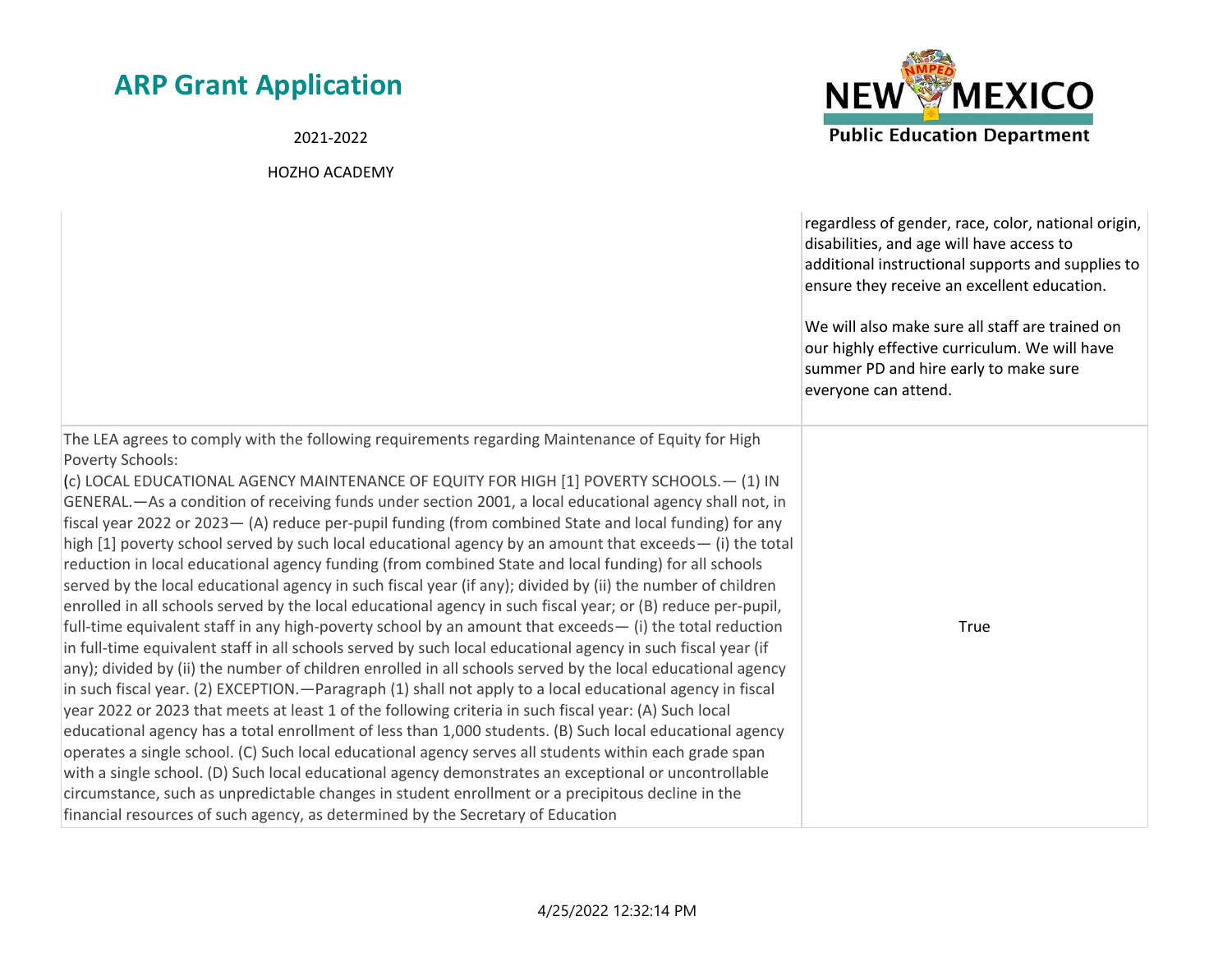

2021-2022

HOZHO ACADEMY

| The LEA agrees to make publicly available a copy of the LEA's re-entry plan on the LEA's website no later<br>than June 24, 2021 | True |  |
|---------------------------------------------------------------------------------------------------------------------------------|------|--|
|                                                                                                                                 |      |  |

Instructions:

During the period of the ARP ESSER award established in section 2001(a) of the ARP Act (i.e., until September 30, 2023), an LEA must periodically, but no less frequently than every six

months, review and, as appropriate\*, revise and post its plan for safe return to in-person instruction and continuity of services. Consistent with section 2001(i)(2) of the ARP Act, which requires an LEA to seek public comment on the development of its plan, an LEA must seek public input and take such input into account in determining whether to revise its plan and, if it determines revisions are necessary, on the revisions it makes to its plan, i.e., the LEA must seek public input on whether to revise its plan and on any revisions to its plan no less frequently than every six months (taking into consideration the timing of significant changes to CDC guidance on reopening schools). The requirement clarifies that, if the LEA revises its plan, the revised plan must address each of the aspects of safety currently recommended by the CDC or, if the CDC has updated its safety recommendations at the time the LEA is revising its plan, each of the updated safety recommendations.

Under this requirement, the plans must be: In an understandable and uniform format; to the extent practicable, written in a language that parents can understand or, if not practicable, orally translated; and upon request by a parent who is an individual with a disability, provided in an alternative format accessible to that parent.

In the fields below, please provide a link to the LEA's most current posted plan on the LEA's website, and the date the plan was posted to the LEA's website.

| <b>First Posting</b>        | https://hozhoacademy.org/guid<br>e-to-re-entry/, Return to School<br>Plan Hozho         |            |
|-----------------------------|-----------------------------------------------------------------------------------------|------------|
| Second Posting (if needed*) | https://hozhoacademy.org/guid<br>e-to-re-entry/, Return to School<br>Plan December 2021 | 12/16/2021 |
| Third Posting (if needed*)  |                                                                                         |            |
| Fourth Posting (if needed*) |                                                                                         |            |
| Fifth Posting (if needed*)  |                                                                                         |            |